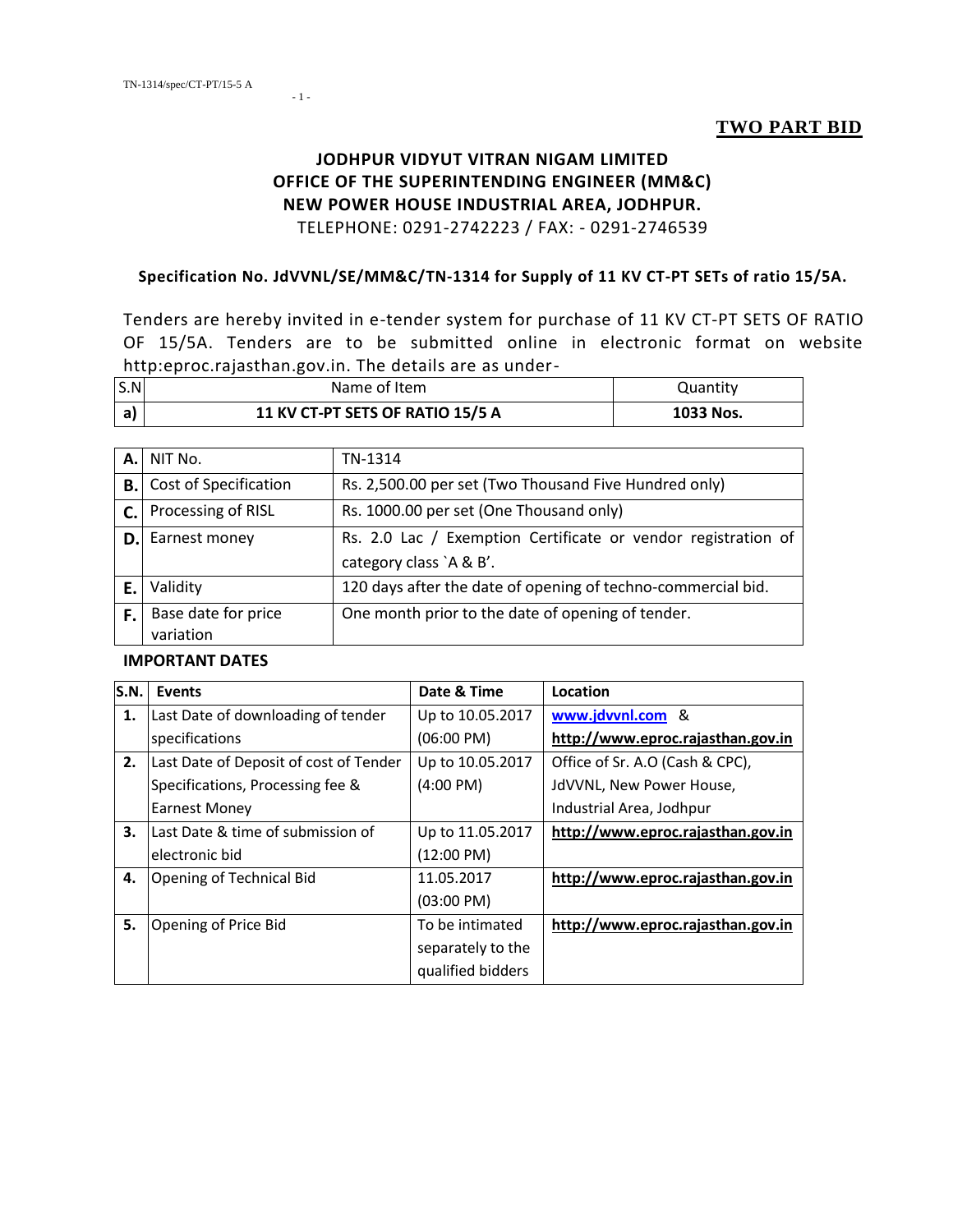#### **SCHEDULE-III**

## **TECHNICAL SPECIFICATION OF 11 KV CTPT METERING SETS AGAINST TN-1314**

#### **3.01 SCOPE**:

This specification covers the design, manufacture, assembly, testing and delivery of three phase four wire 11 KV/ 110V oil cooled Indoor type combined CT-PT unit for consumer metering purpose having 1 No. Three phase potential transformer and 3 Nos. single phase paper impregnated oil emersed current transformers for different phases in common tank equipped with weather proof bushing for outdoor use as per technical data incorporated in this specification.

#### **3.02 APPLICABLE STANDARDS**:

Unless otherwise modified in this specification, 11 KV CTPT Metering Sets shall comply with the following Indian Standard Specification (latest version):

| IS:2705-1992 | Specification for current transformers. |
|--------------|-----------------------------------------|
| IS:3156-1992 | Specification for voltage transformers. |
| IS:5621-1980 | Specification for Insulators/Bushing    |
| IS:2099-1986 | Specification for insulators/ bushing   |
| IS:3347-1986 | Specification for Insulators/bushing    |
| IS:335-1983  | Specification for new insulating oil    |
| IS: 5561     | Specification for terminal connectors.  |

Equipments conforming to any other international standard(s) which ensure(s) equal or better quality than the standard(s) mentioned above will also be acceptable and in such case(s) the copy of standards (English version) adopted should be provided.

#### **3.03 CLIMATIC CONDITIONS**:

The equipment shall be suitable for operation under climatic conditions as mentioned in Clause No.16 of General Conditions of Contract Section 2 of this specification.

#### **3.04 11 KV CTPT Metering Sets**:

A) 11 KV Single Phase Current Transformer (3 Nos. for R Y & B phases).

The 11 KV current Transformer shall be paper impregnate oil immersed type, single phase 50 HZ confirming to IS:2705/1992 with latest amendment in all respect except where ever modified in this specification.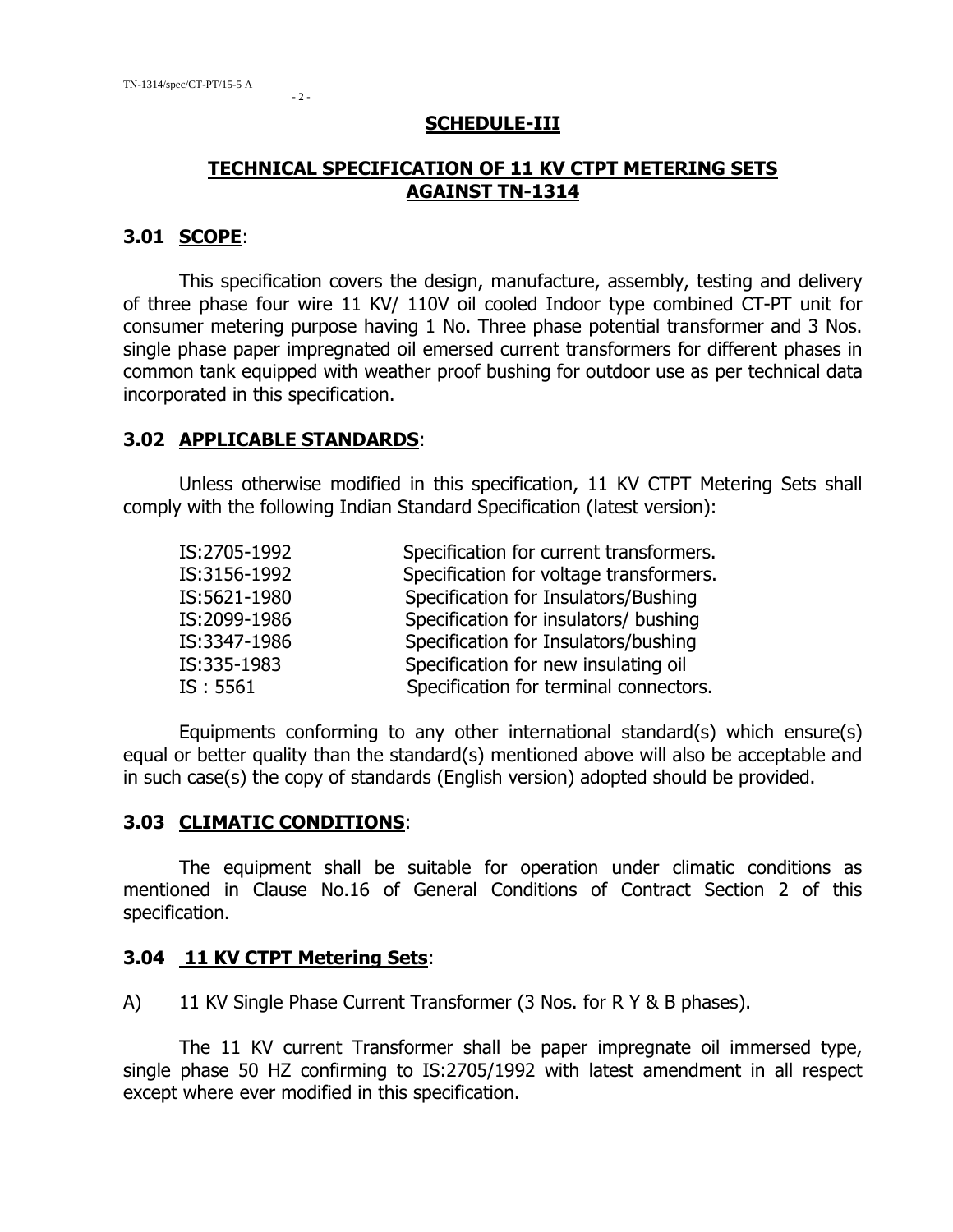- 3 -

The 11 KV current Transformer shall have the following technical characteristics/ parameters.

| Sr.No           | Particulars                                                                                                                                 | Parameters                                         |
|-----------------|---------------------------------------------------------------------------------------------------------------------------------------------|----------------------------------------------------|
|                 |                                                                                                                                             |                                                    |
| i)              | Normal system voltage (KV rms)                                                                                                              | 11                                                 |
| $\overline{ii}$ | Highest system voltage (KV rms)                                                                                                             | 12                                                 |
| iii)            | Frequency                                                                                                                                   | 50 Hz                                              |
| iv)             | Impulse withstand voltage                                                                                                                   | 95 KV (Peak)                                       |
| V)              | i) One minute power frequency dry<br>withstand voltage (on assembled CT-<br>PT set)                                                         |                                                    |
|                 | a) primary (KV r.m.s.)                                                                                                                      | 28                                                 |
|                 | b) secondary (KV r.m.s.)                                                                                                                    | 3                                                  |
|                 | ii) One minute frequency wet<br>withstand voltage (KV Peak)<br>(On assembled CT-PT)                                                         | Root 2x28 Rms                                      |
| vi)             | Transformation ratio (CT Ratio)                                                                                                             |                                                    |
|                 | (For Consumer Metering)                                                                                                                     | 15/5A                                              |
| vii)            | Rated output (VA burden)                                                                                                                    | <b>10 VA</b>                                       |
| viii)           | Class of accuracy                                                                                                                           | 0.5S                                               |
| $\mathsf{ix}$   | Rated continuous thermal current                                                                                                            | 1.2 times of rated primary<br>current              |
| x)              | Short time thermal current rating                                                                                                           | 6.4 KA for one second for CT<br>ratio $15/5$ A     |
| xi)             | Rated dynamic current                                                                                                                       | 2.5 times of short time thermal<br>current rating. |
| xii)            | Number of cores                                                                                                                             | One                                                |
| xii)            | Instrument security factor                                                                                                                  | Not exceeding 5                                    |
| xiii)           | Max. ratio error                                                                                                                            | As per IS:2705/1992                                |
| xiv)            | Max. phase angle error                                                                                                                      | As per IS:2705/1992                                |
| XV)             | Max. temp. rise over max. ambient<br>temp. of 50 deg. C at rated continuous<br>thermal current at rated frequency and<br>with rated burden. | As per IS:2705/1992                                |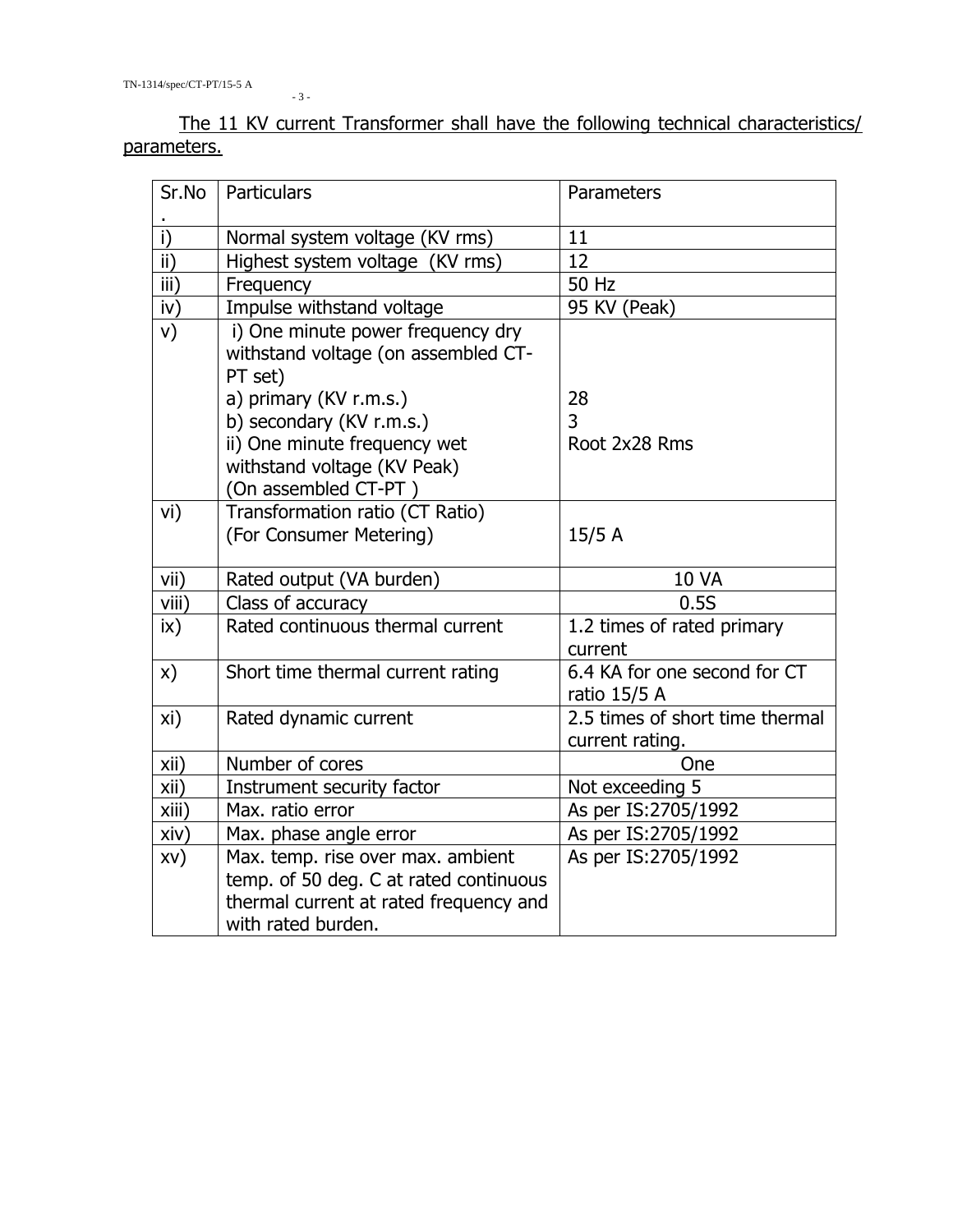$-4-$ 

#### B) 11 KV Voltage Transformer:

11 KV voltage Transformer will be used along with CTs of description stated above. This shall be paper impregnate oil immersed type conforming in all respect to the Indian Standards specification IS:3156/1992 with latest amendment except where modified in this specification.

The 11 KV voltage transformer shall have the following ratings/ technical parameters:

| Sr.No         | Particulars                                                                        | Parameters                                |
|---------------|------------------------------------------------------------------------------------|-------------------------------------------|
| i)            | Nominal system voltage (KV rms)                                                    | 11                                        |
| Ii)           | Highest system voltage (KV rms)                                                    | 12                                        |
| Iii)          | Nos. of phases                                                                     | <b>Three</b>                              |
| iv)           | Impulse withstand voltage (KVP)<br>(on assembled CTPT set)                         | 95                                        |
| V)            | a) One minute power frequency<br>dry withstand voltage (on<br>assembled CT-PT set) |                                           |
|               | i) primary (KV r.m.s.)                                                             | 28                                        |
|               | ii) secondary (KV r.m.s.)                                                          | 3                                         |
|               | b) One minute frequency wet<br>withstand voltage (KV Peak)                         | Root 2x28<br>rms                          |
|               | (On assembled CT-PT set)                                                           |                                           |
| vi)           | Frequency                                                                          | 50 Hz                                     |
| vii)          | <b>Transformation ratio</b><br>(PT Ratio)                                          | 11 KV/ 110V                               |
| viii)         | Rated output (VA burden)                                                           | 30 VA per phase                           |
| $i\mathsf{x}$ | Class of accuracy                                                                  | 0.5 (As per IS:3156/1992)                 |
| x)            | Winding connection                                                                 | Star/Star with HT neutral<br>earthed.     |
| xi)           | Rated voltage factor and time                                                      | 1.2 continuous and 1.9<br>for 30 seconds. |
| xii)          | Temp. rise over max. ambient<br>temp.                                              | Within limits of<br>IS:3156/1992          |
| xiii)         | Max. Phase angle error                                                             | Within limits of<br>IS:3156/1992          |
| xiv)          | Ratio error (Max.)                                                                 | Within limits of<br>IS:3156/1992          |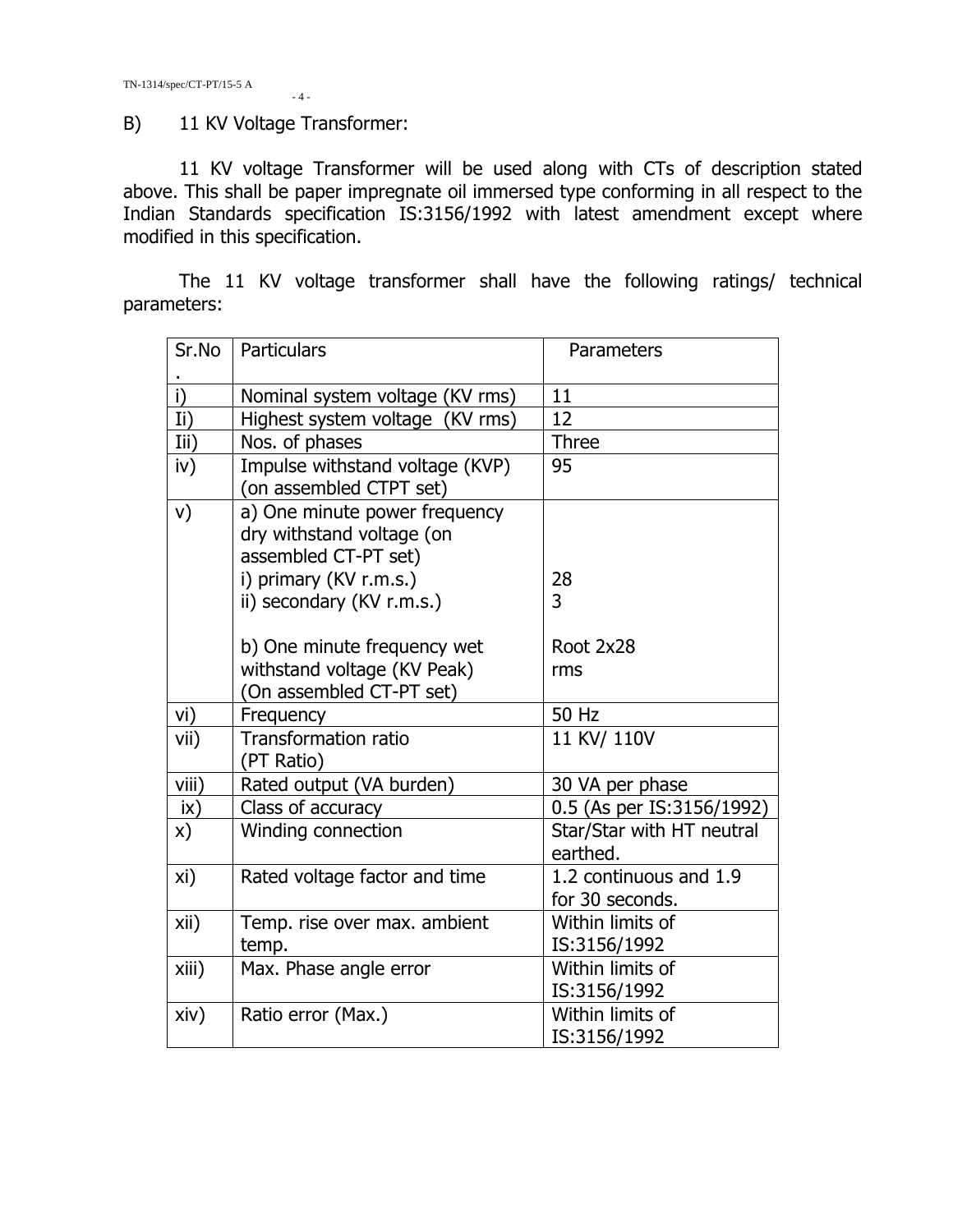#### **3.05 GENERAL TECHNICAL DESCRIPTION OF 11 KV CT-PT METERING SETS**:

- i) The CT PT Metering set shall comply to the latest standards mentioned in the specification and guaranteed technical particulars.
- ii) High voltage winding of 11 KV instrument transformers shall have paper insulation impregnated with oil under vacuum. The paper used for insulation shall be of high insulation grade. The process of impregnation shall be detailed out in the tender.
- iii) The core material of CT-PT sets shall be of high grade, non-ageing, electrical silicon steel having low hysteresis loss and high permeability to ensure accuracy at both normal and over current/ voltage.
- iv) The instrument transformers shall be contained in a fully weather proof, outdoor type, platform mounting and also suitable for pole mounting type tank with 6 Nos. of 12 KV class weather proof bushing for incoming and outgoing connections.
- v) The thickness of MS sheet used for fabrication of tank shall be minimum 3.15 MM for sides and bottom and 5 MM for top cover.
- vi) The 11 KV CT-PT set should have compact construction and the general arrangement Dimensional drawing, mounting arrangement shall be got approved before commencement of supplies.
- vii) The external surfaces of tanks of CT-PT sets shall be painted with one coat of primer and two coats of synthetic enamel paint of shade No.631 of IS:5. The internal surfaces of the tank shall be painted with two coats of a suitable heat resistant oil insoluble paint.
- viii) The metering sets shall be supplied with first filling of insulating oil conforming to IS:335 (with latest amendment).
- ix) The bushings used in the CT-PT sets shall confirm to IS:2099, IS:5621 and IS:3347 (latest amendments). These shall be suitable for operation in heavily polluted atmosphere with creepage distance of 25 MM/KV.
- x) The minimum clearance between phases and phase to earth as specified in the relevant ISS should be maintained.
- xi) The paper impregnated oil immersed type instrument transformers shall be complete with all fittings and accessories mentioned at Clause No. 3.06 of this specification.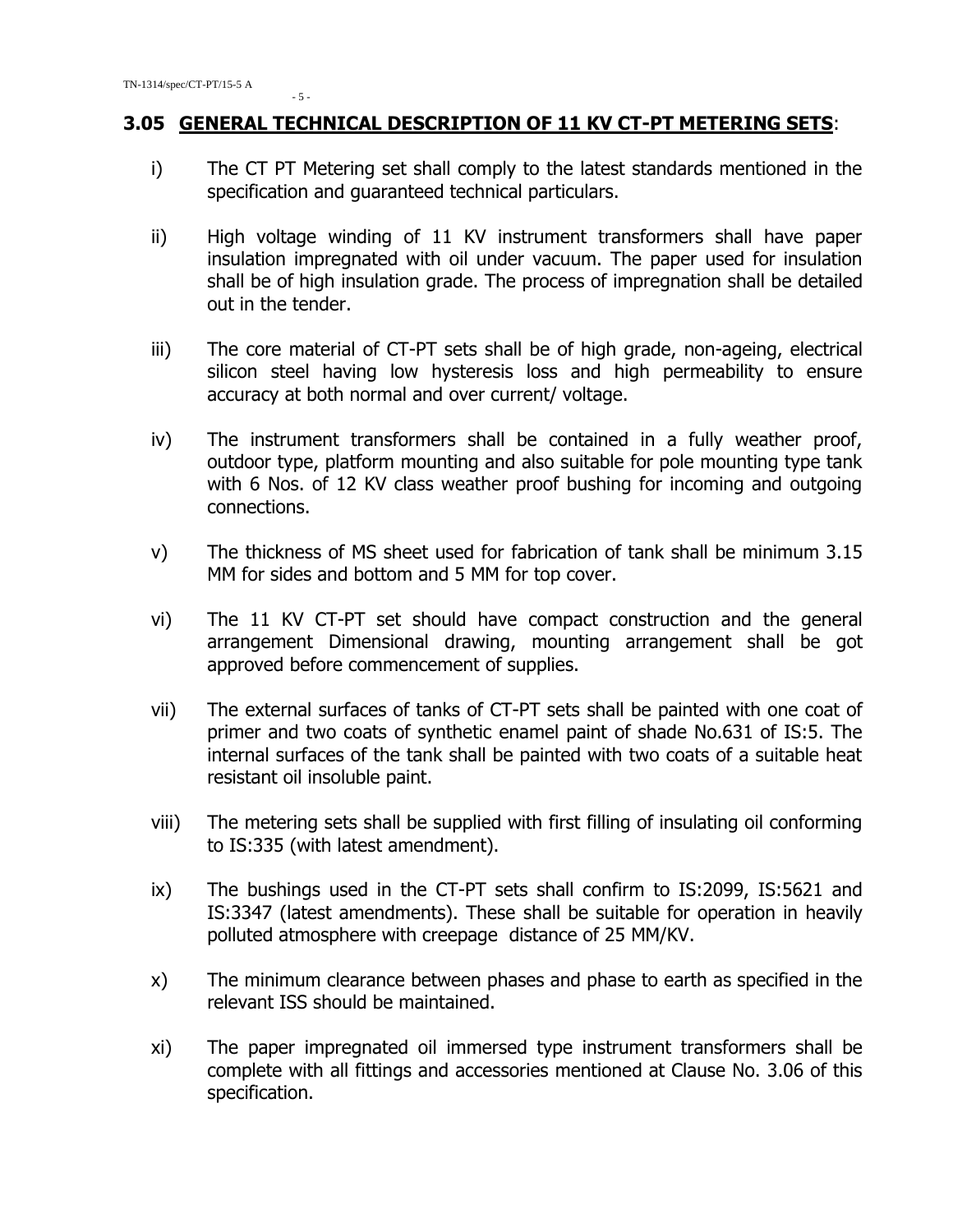- xii) The 11 KV CT-PT sets shall be hermetically sealed type (should not communicate with atmospheric air) in construction without any oil conservator. The quality and work-man-ship shall be of high standard.
- xiii) For load shedding single phasing is adopted in the 11 KV system. The offered 11 KV CT-PT set shall be suitable for working under such abnormal operation condition.
- xiv) CT-PT sets shall be used for 3 phase 4 wire KWH metering. As such 11 KV CT PT sets shall have 3 Nos. CTs.
- xv) The 11 KV CT PT sets shall have one No. of Three Phase Potential Transformer. The primary winding of single phase PT shall be connected in star formation in the tank with common external neutral.

#### **xvi) The neutral of primary PT winding shall be floating. The neutral of PT Secondary winding shall be earthed.**

- xvii) The secondary winding neutral of PT and secondary terminals of CTs and PTs shall be brought out in one single secondary terminal box through 3 KV bushings. The terminals shall be marked as per ISS and supporting marking plate with earth terminal shall be provided. The secondary terminal box compartment shall be divided in two portions - One portion containing secondary of all CTs and the other portion shall contain all secondary PT connections with neutral and one body earthed. The whole compartment shall be covered by one bolted cover with sealing arrangement. At least two bolts at diagonally opposite corners of secondary terminal box shall be suitable for sealing arrangement. All other bolted covers and inspection windows covers, where provided shall also have sealing bolts for sealing purpose. Suitably shorting links shall be provided for individual CT shorting and PT secondary neutral.
- xviii) The secondary terminal box shall have cable gland/ flange suitable to receive two Nos. control cable of size 6 core X 4 sq.mm. and 4 core x 2.5 sq. mm at the bottom of the secondary box for metering connections to secondary winding of 11 KV CT-PT circuits respectively.
- xix) The 11 KV CT PT Set shall have 3 Nos. incoming and 3 Nos. outgoing outdoor type bushing. These should be type tested from CPRI/ NABL accredited Labs. These test reports should not be older than 5 years for Short Circuit Test. The dimension & drawing shall be furnished along with tender duly signed and sealed by testing authority. Inspecting officer shall verify the original type test reports at the time of inspection for terminal connectors & bushings.
- xx) No oil drain plug at the bottom of the CT-PT Sets be provided.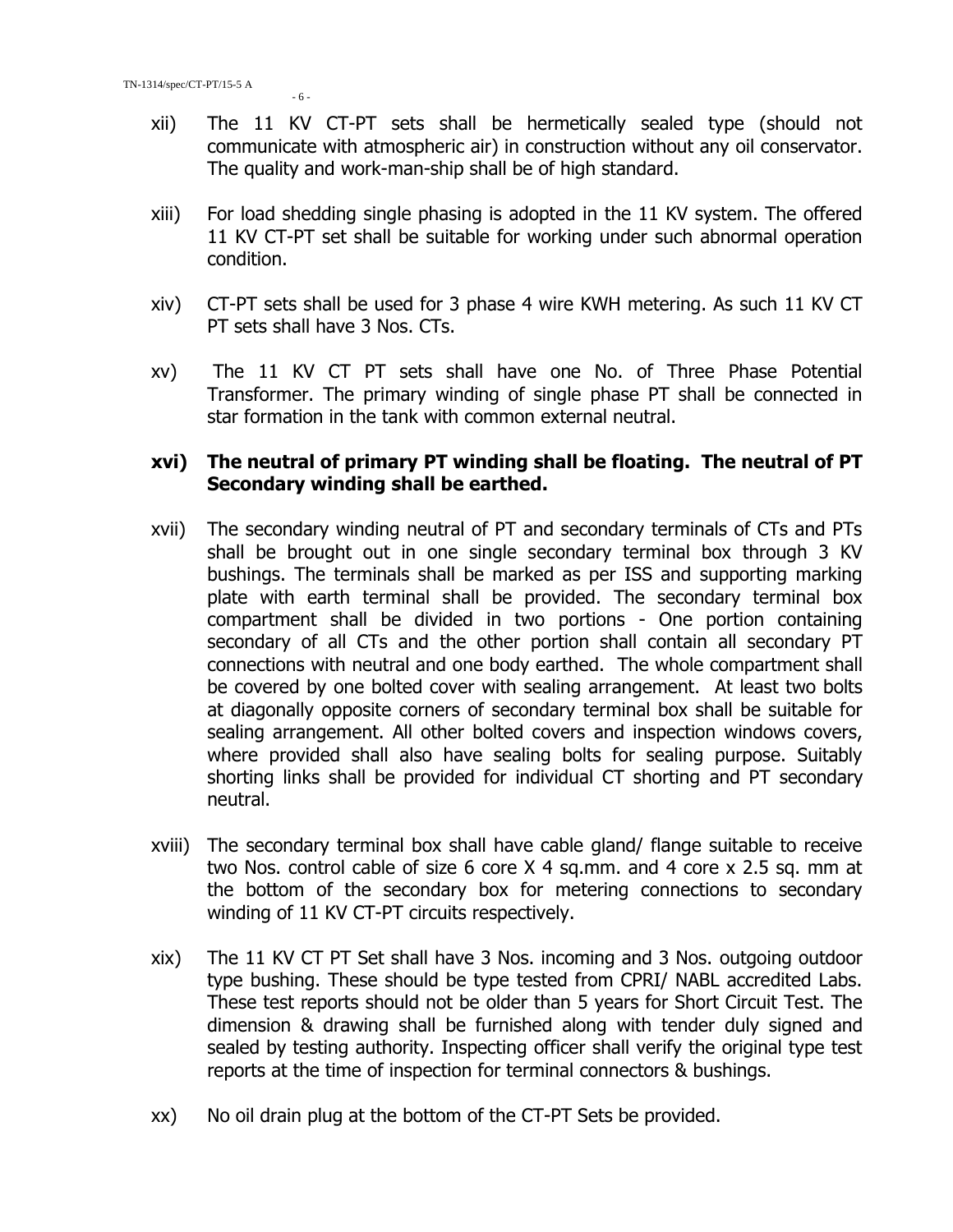xxi) Embossing/ punching with minimum height of 10mm of Sr. No., ratio & TN No. be done on the tank of the CT-PT Sets.

Apart from above two additional identification plates of size 4"x4" duly welded on both sides smaller vertical faces of the tank of CT-PT set with the following details engraved may be provided:

(i) Sr.No. (ii) Ratio (iii) Make (iv) TN. No.

- xxii) Manufacturer's name in short should be embossed/ punched.
- xxiii) CT Ratio should be painted on tank body so that it should be visible clearly.
- xxiv) The under base of CT-PT Sets of 11 KV shall be provided with 2 Nos.  $75x40x6mm$  channels as shown in the figures detailed in Annexure  $-I$  to make them suitable for fixing to a plate form or plinth. These channels shall be provided through continuous welding with tank of the CT-PT Sets.
- xxv) The primary terminal shall be along the entire length of bushing. However brass may be used for consumer metering CT-PT sets for which HV Metal parts (Primary terminal) shall be of 16 mm dia.
- xxvi) The equipment shall be suitable to withstand for loading conditions when supply for one phase is disconnected from primary side.
- xxvii) 2 Nos., 5/8" dia, 3" length earthing bolts with 2 nuts, 2 flat & 2 Nos. Spring washers shall be provided with each CT-PT Set.
- xxviii) Spring loaded pressure release device shall be provided on each 11KV CT-PT Set for releasing of accumulated gases.
- xxix) The CT-PT Set (for outdoor installation) top shall be taper / slanting with minimum slant of 10 mm.
- xxx) The following sealing arrangement for providing seals on each 11 KV CT-PT set shall be made by the manufacturer.
	- i) 4 Nos. holes of 2.5 mm dia on each bushing clamp bolts of 6 nos. HT bushings for providing two polycarbonate seals at diagonally opposite bolts of each bushing clamp in M&P lab after successful testing as required.
	- ii) 4 Nos. holes of 2.5 mm dia on the bolts provided at four corners of top cover for providing two polycarbonate seals at diagonally opposite corner of CT-PT set by the inspecting officer after successful testing and providing polycarbonate seals in M&P lab after successful testing as required.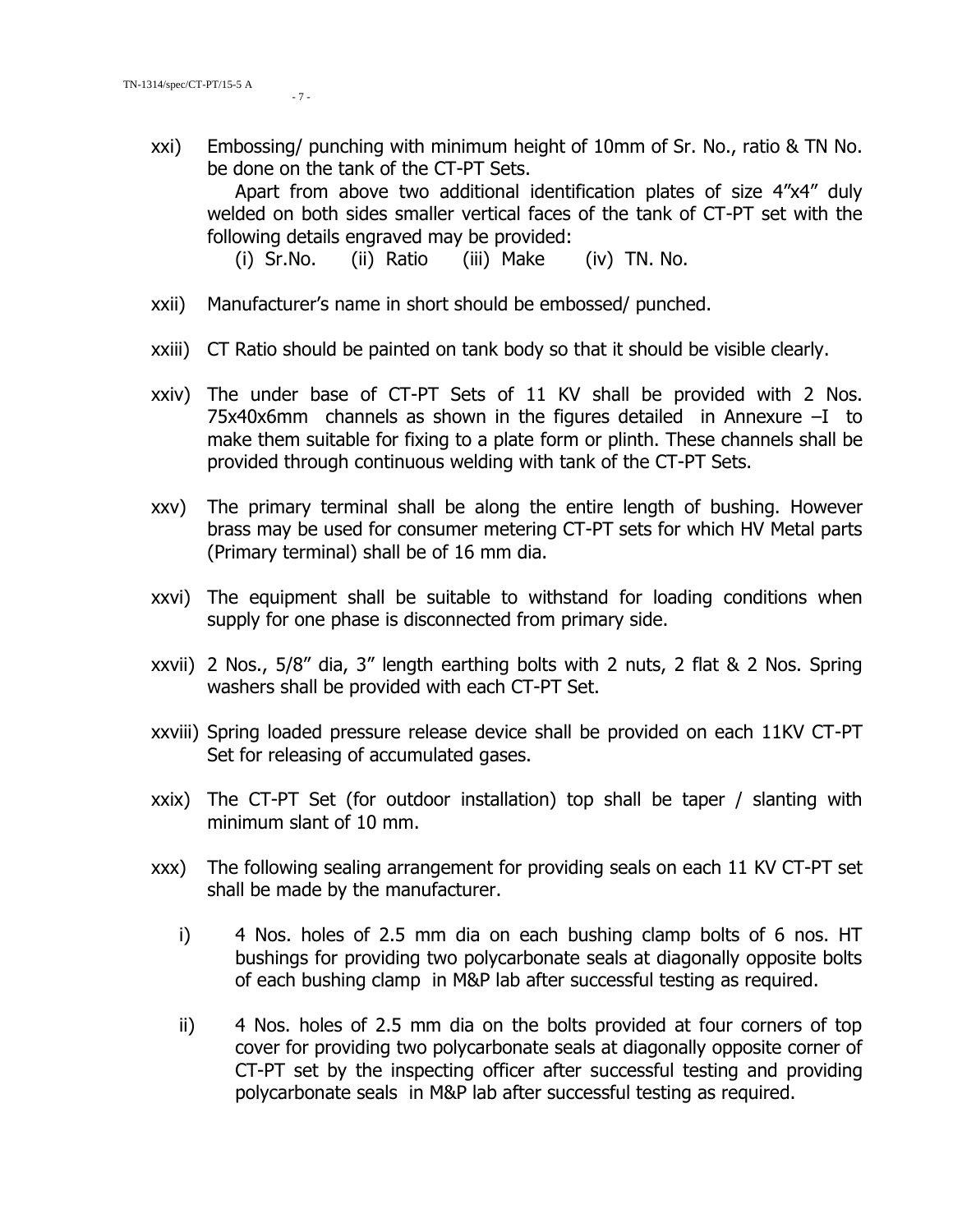iii) 4 nos. sealing holes on the name plate (R&D plate so that our inspecting officer may provide numbered seal on one side of the plate covering top & bottom holes whereas on the remaining two holes of other side, the one numbered seal will be provided by MT Lab after successful testing.

#### **3.06 FITTING AND ACCESSORIES**:

The outdoor platform/ pole mounting type metering equipments shall be complete with tank, fittings and accessories as detailed below:

- 1 No. Electrically welded sheet steel tank/ enclosure for accommodating above instrument transformers with suitable bolted cover.
- 6 Nos. Outdoor single terminal porcelain bushing of reputed make without arcing horns. 3 Nos. for incoming and 3 Nos. for outgoing.
- 1 No. Secondary terminal box. The terminal box opening door/cover shall have suitable sealing arrangement. The necessary gland/ socket shall be in the scope of supply.
- 1 No. Oil filling hole with cap/plug.
- 1 No. Toughened prismatic oil level indicator with min. oil level marking.
- 2 No. Lifting lugs for lifting the complete CT-PT unit.
- 2 Nos. Earthing terminals.
- 1 Set Under base channels with suitable fixing holes for mounting on plat-form/poles.
- 1 Set Detachable coller assembly.
- 1 No. Rating and diagram plate.

#### **3.07 BUSHING**:

The bushing shall confirm to IS:5621-1980 and IS:2099-1986 and its subsequent amendment, if any, the bushing shall be of standard make. The make and catalogue No. of bushing shall be clearly stated in the guaranteed technical particulars. The type tests certificates of bushings not older than five years shall also be furnished along with tenders. The bushing rods and nuts shall be made of material as per cl.3.05 (xxv).The dimensions of 12 KV class bushings and their related parts shall conform to the relevant Indian Standards as detailed below: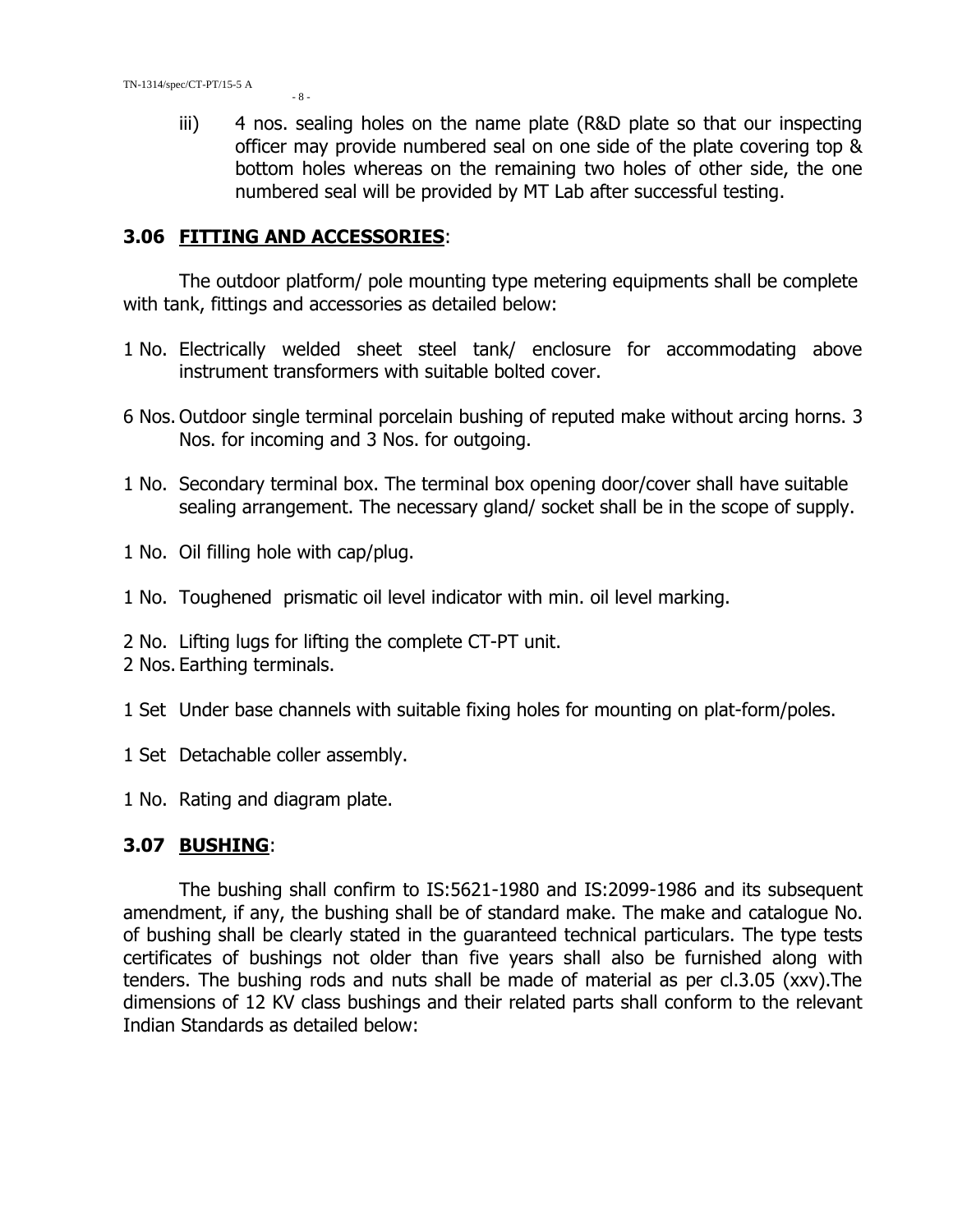| Voltage class |                              |                      |  |
|---------------|------------------------------|----------------------|--|
|               | Indian Standard              |                      |  |
| 12 KV         | For porcelain parts IS:3347  | For metal parts      |  |
| bushing       | (Part-III) Sec.I-1972 or the | $IS:3347$ (Part-III) |  |
|               | latest version thereof       | Sec.II-1967).        |  |

The minimum electrical clearance of 255 mm between phases shall be obtained with the bushings mounted and phase to earth clearance should be maintained as specified in relevant IS/ Indian Electricity rules.

On the bushings clamp bolt of CT-PT Sets two holes on two bolts of size 2.5mm (total 12 holes on 12 bolts) at diagonally opposite sides be provided to enable metering wing to seal these bolts after successful testing in Meter Labs.

## **3.08 GUARANTEED TECHNICAL PARTICULARS, DRAWINGS AND QUALITY ASSURANCE PLAN**:

Guaranteed Technical Particulars in the proforma enclosed with this specification shall be furnished along with the detailed general arrangement dimensional drawings mounting arrangements, connection diagrams and quality assurance plan etc. with the tender. Particulars which are subject to guarantee shall be clearly marked in GTP appended at Schedule-V (A).

## **3.09 INSTRUCTION MANUALS**:

The successful tenders shall have to supply required number of operation and maintenance instruction manuals along with the requisite sets of approved drawings of the equipments covered under this specification. One set of above manuals and drawings shall also be sent along with the delivery of 11 KV CT PT unit to the consignee.

## **3.10 STAGE INSPECTION**:

 Each equipment shall comply with and shall be subjected to all routine tests prescribed in the relevant Indian Standard Specification besides routine tests, stage inspection at firm's works during manufacture shall also be carried out if desired by purchaser with out any extra charges. Production schedule in advance by 15 days shall have to be given to arrange stage inspection.

#### **3.11 INSPECTION, TESTING AND CHECKING**:

3.11.1 In the event of order, the supplier shall have to get type tests conducted as per requirement of relevant standards/ specification on one sample of lowest ratio out of first offered lot for inspection comprising of minimum 25% of ordered quantity of lowest ratio in presence of JdVVNL inspecting officer without any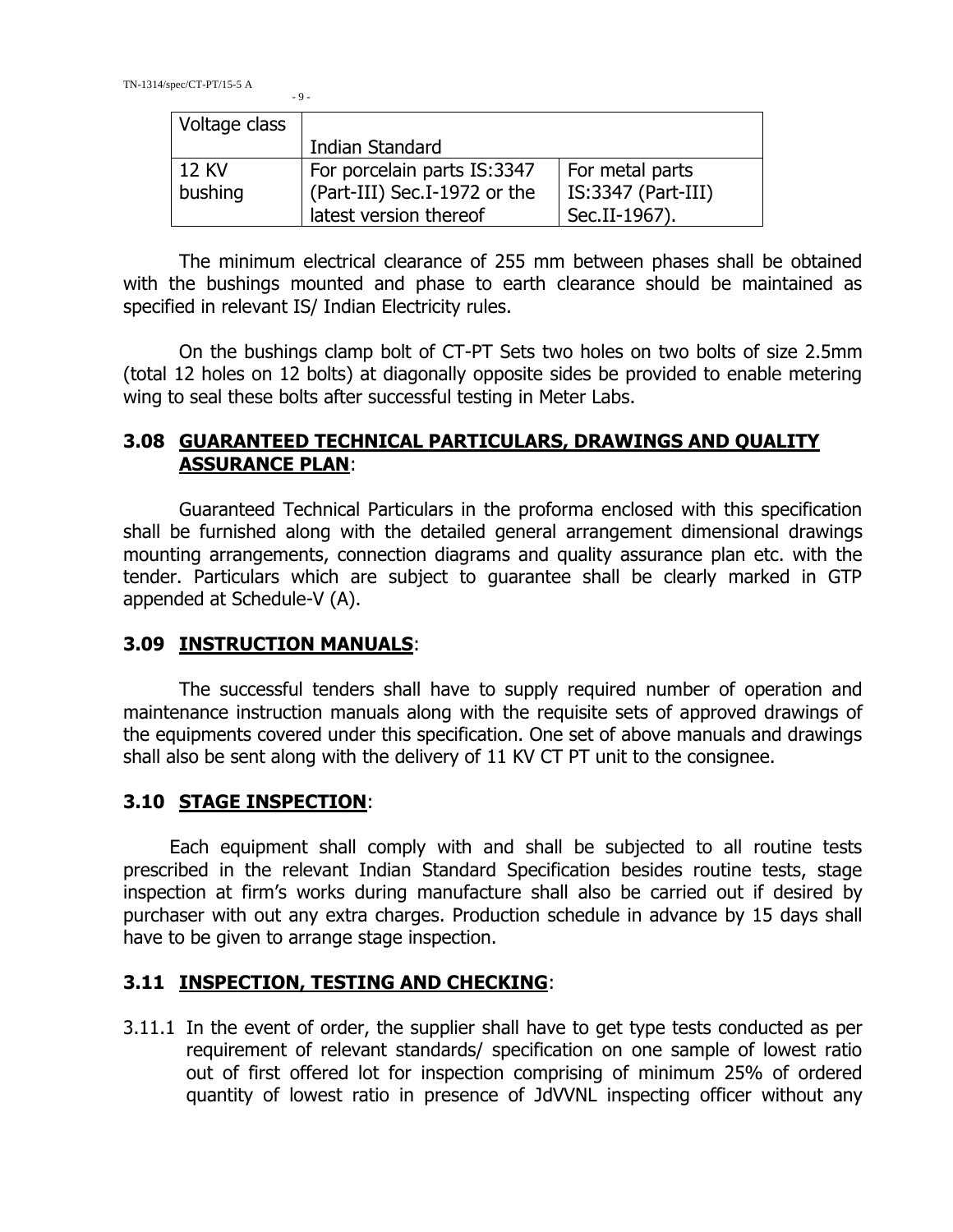$-10-$ 

extra cost. However the supplier who are already having valid type test conducted in the last 5 years for similar CT-PT sets having similar specification shall be exempted from conducting type test from first lot. The Impulse test shall be carried out on all the three phases and short circuit test on any one phase selected by the witnessing officer. For this supplier shall make arrangement for type testing to be got conducted from any NABL accredited laboratory and arrange transportation of sample selected from first offered lot for inspection to testing lab & from testing lab to supplier's works. The supplier shall offer the type tested CT-PT set after its re-assembling in subsequent lot. The supplies shall only be accepted & payment against supplies shall be released only after receipt of successful type testing for all type tests on sample.

- 3.11.2 Routine tests as per relevant standard along with accuracy test of CT as per IS:2705 (Pt-II)-1992 and that of PT IS:3156 (Pt.II)-1992 shall be carried out on each equipment covered by this specification in the presence of purchaser's representative. All test reports shall be submitted and got approved from the purchaser before despatch of the equipment.
- 3.11.3 The supplier shall simulate single phase condition in their laboratory for testing one 11 KV CT-PT set from each lot offered for inspection under such condition for 24 hours. The errors of PT shall be measured before and after application of single phasing condition for at least 24 hours and results shall be within permissible limits of specified accuracy class. This test shall be done as acceptance test.
- 3.11.4 One CT-PT set in each offered lot should be subjected to temperature rise test .The test shall be carried out simultaneously application of rated current (1.2 lb) and rated voltage (12 KV) and also ISF test, at firm's works free of cost.
- 3.11.5 During routine/ acceptance test, errors for CTs shall be conducted at 1 %, 5%, 20%, 100% and 120% of rated current and in case of PT at 80%, 100% and 120% of rated voltage.
- 3.11.6 Algebraic summation of errors of standard CTs/PTs to the errors observed on CTs/PTs under test should be made to get final errors on specified percentage current/ voltage/ burden. If class of accuracy of standard CT-PT is less than 10 times of the accuracy of CT-PT set under test.
- 3.11.7 Leak test :- One CT-PT set in each offered lot should be subjected to 'Leak Test' through Nitrogen gas for a pressure of 10 PSI (Pound sq. inch) for half an hour and pressure shall not drop more than 2 PSI. There should be no leakage observed at any part of CT-PT set.
- 3.11.8 One CT-PT set in each offered lot shall be opened for verifying the diameter and cross sectional area of primary coil conductors including verification of GTP.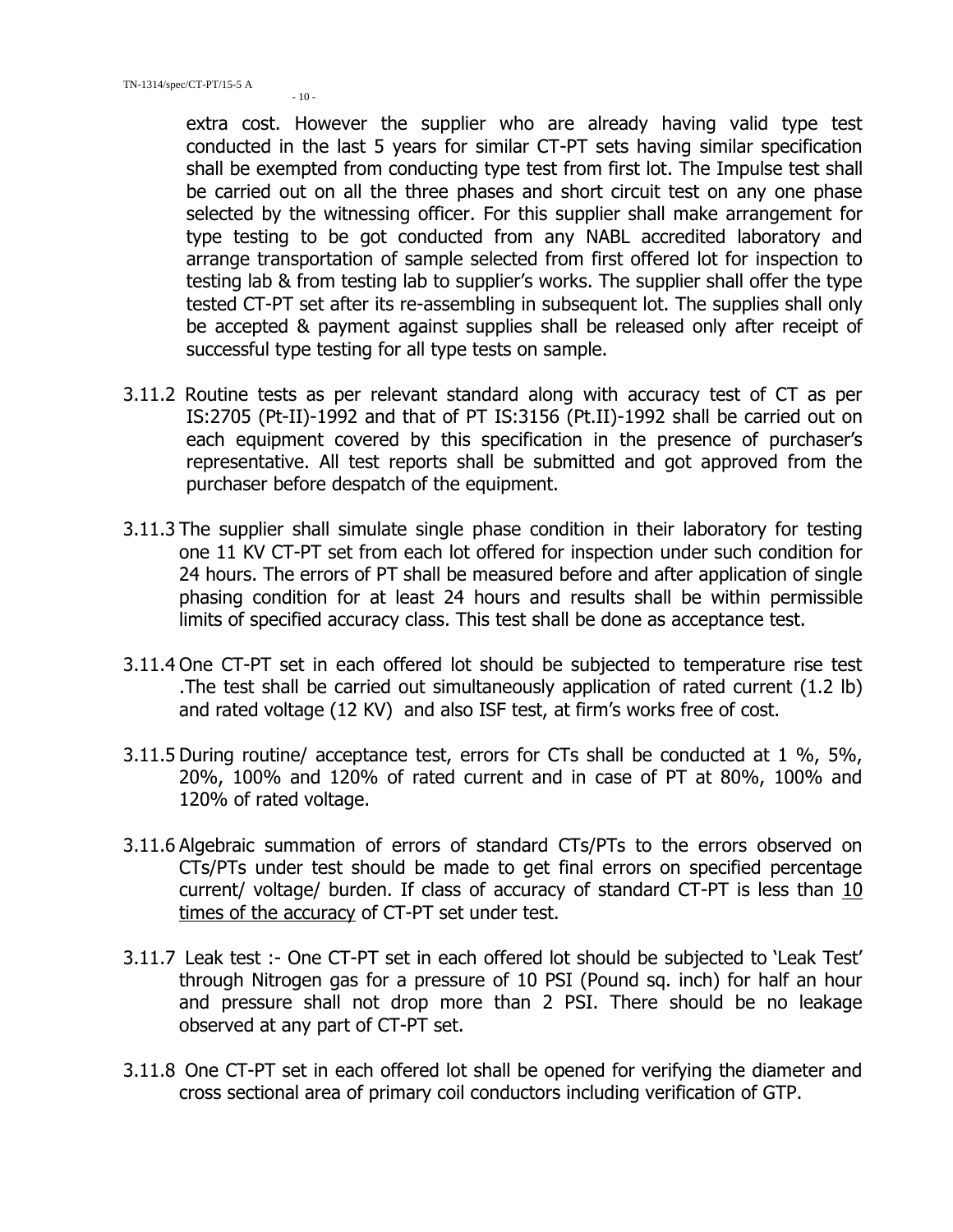The verification of diameter & cross sectional area of primary coil conductor of the CT-PT Set shall be verified at stores also. If CT-PT set fails in above verification at stores, entire lot shall be rejected and the supplier shall lift the rejected lot. In case it founds within specific limits, the supplier at his own cost shall reassemble/replace the physically opened CT-PT set at works/stores.

3.11.9 One sample of oil shall be selected and shall be tested for a) Break down voltage b) Tan delta at 90 Deg.C.

The oil supplied with CT PT set shall be of EHV grade Transformer oil suitable for insulation and cooling of the electric transformers of extra high voltage and shall conform to IS 335 (with latest amendments)

If CT-PT set fails in any of the above tests/verification at works, entire lot shall be rejected.

- 3.11.10 during the inspection at firm's works, inspecting officer / agency shall provide polycarbonate seals on each CT-PT set as under
	- i) One polycarbonate seal on one side of the plate covering top & bottom holes.
	- ii) Two polycarbonate seal at diagonally opposite corner of top cover of CT-PT set.

## 3.12 **TYPE TEST:**

- 3.12.1 Certified copies of all type tests as per IS-2705-1992, IS:3156-1992 with latest amendments listed below obtained from any accredited CPRI/NABL accredited test laboratory on similar equipments included in this specification shall be furnished alongwith tenders
	- i) Short Time Current Test.
	- ii) Lightening Impulse voltage withstand Test.
	- iii) Temperature Rise Test.
	- iv) Wet Power Frequency Voltage Withstand Test.
	- v) Determination of Errors according to the requirement of the appropriate Accuracy Class.
	- vi) Instrument Security Factor Test.

Participating firms may furnish BG/DD/pay order of Rs. 5 lac (Rs.1.25 lac for Rajasthan based units) in absence of furnishing any type test report alongwith their bid.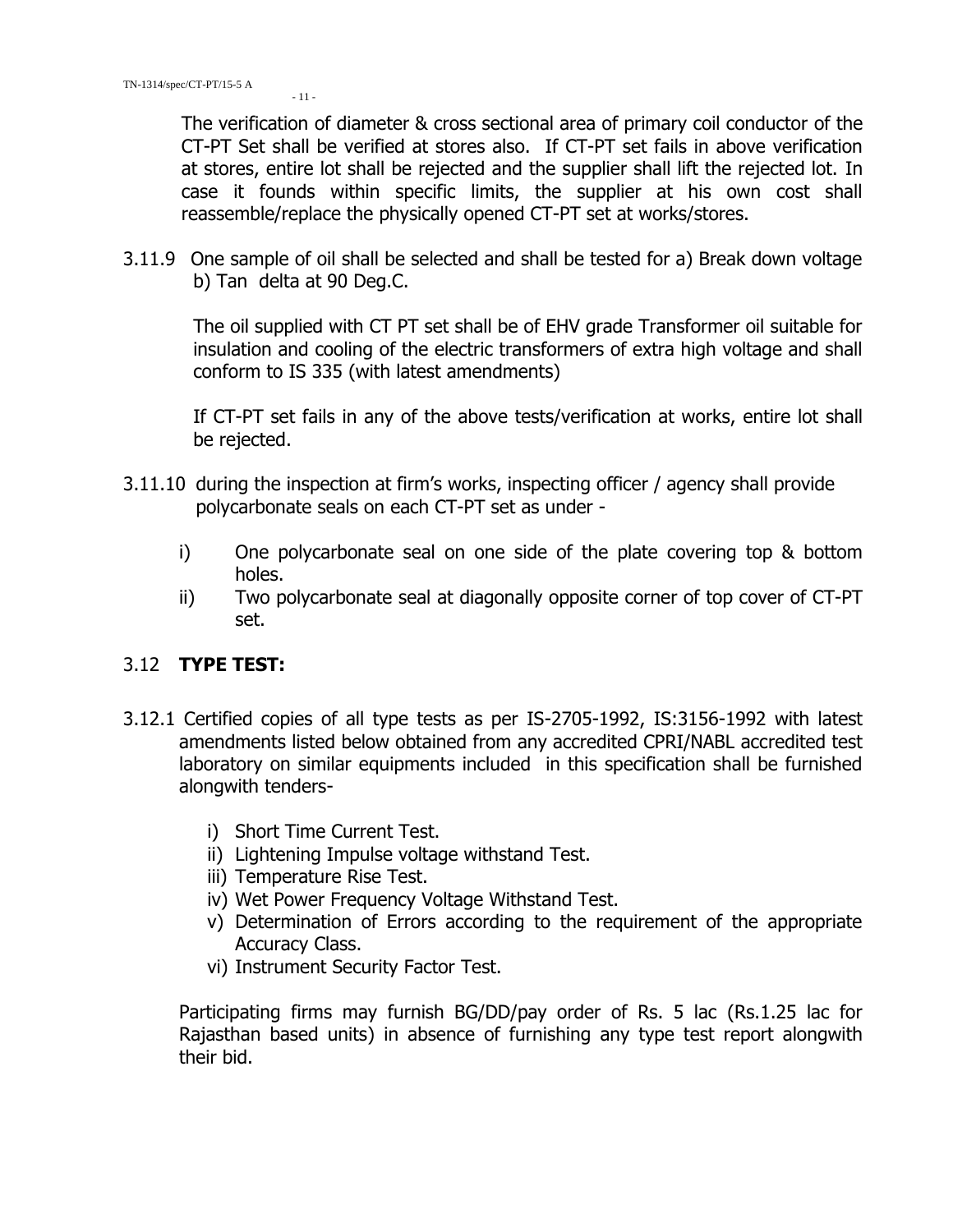- 3.12.2 The bidder shall submit all Type Test reports for lowest ratio of offered CTPT sets along with tender
- 3.12.3 Bidder shall furnish the calculations of short time thermal current of all ratios of offered CT PT sets, on the basis of cross-sectional area of primary conductor of Type tested CT PT set.
- 3.12.4 The purchaser shall have right to get conducted type test during currency of the contract on the sets received in the Stores at purchaser's cost. In case of failure in type tests, following provisions shall be applicable: -

#### **Failure in type tests**

In the event of failure/ unsatisfactory results of the CT-PT Set(s) in Impulse/Short Circuit test, the supplier shall have to replace the supplies already made and no further CT-PT Sets shall be accepted. The purchaser, however, at his option, may accept the CT-PT Sets already supplied with the following conditions:-

- i) Guarantee Period of the supplied CT-PT Sets issued to the failed shall be increased by double the normal guarantee period.
- ii) Bank Guarantee shall be extended to cover the additional guarantee period.
- iii) For failure in any of the type tests, i.e. Impulse Withstand test and Short Circuit Test, no further supplies shall be accepted. The type test charges in this case shall be borne by the supplier.
- iv) The CT-PT Sets lying in the stores shall be replaced as per Sub-para (v) below.
- v) The bidder shall, however, be allowed to check the reasons of failure and if need be, to improve/ modify the design. Further supplies, including replacement against supplies already made, shall be accepted only after successful type test(s) are arranged on the fresh CT-PT set selected by the purchaser. All the type tests shall be arranged in case there is change in design, otherwise, type test shall be repeated only for the tests in which failure has occurred. Charges for such test(s) shall be borne by the supplier. However, in the event of failure of CT-PT Sets, in the repeat type test, the Company (JdVVNL) may take following actions:
	- a) Cancel pending orders of the rating in which failure(s) has occurred, and
	- b) Not place any order of CT-PT Sets on the firm for one year.

Further, it shall be ensured that all meters and instruments used during inspection/ testing are calibrated from NABL approved test house and date of calibration should not be older than one year at the date of presenting the same to the inspecting officer.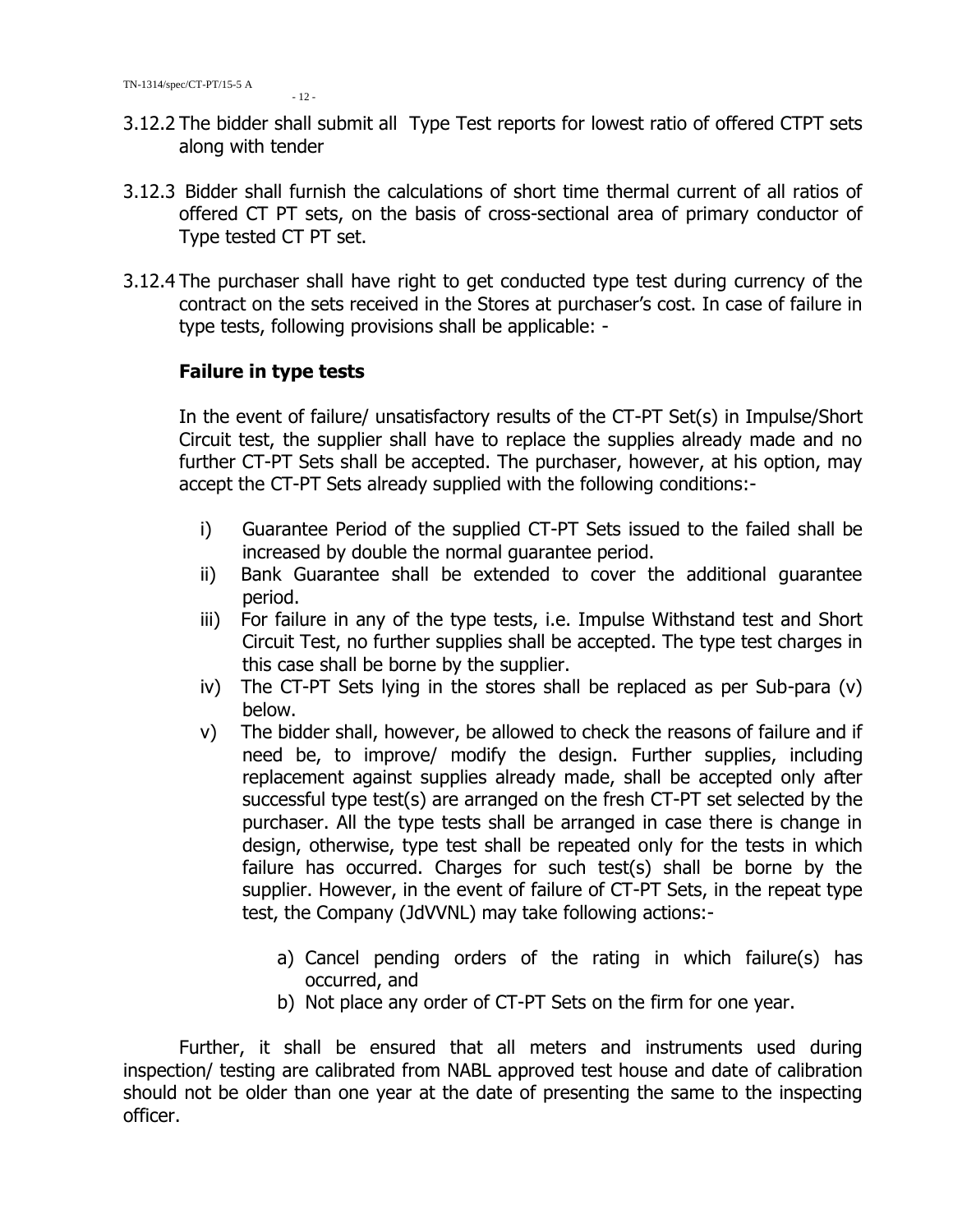TN-1314/spec/CT-PT/15-5 A  $-13 -$ 

## **3.12 COMPLETENESS OF EQUIPMENT**:

Any fittings, accessories or apparatus which may not have been specifically mentioned in the specification for 11 KV CT-PT metering sets covered under the scope of this enquiry-, but which are usual or necessary in the equipment of similar type shall be deemed to be included in the contract and shall be supplied by the contractor without extra charges. All plants and equipment shall be complete in all respect whether such details are mentioned in the specification or not.

## **3.13 NAME PLATE AND MARKING**:

- a) The equipment shall have a non detachable type name plate which should be clearly visible and effectively secured against removal having markings as per requirement of IS. In addition, Sr.No., Ratio and date of despatch shall have to be engraved on bushing side of tank with letters of suitable depth & 25 mm height filled with red colour.
- b) The main and load are to be stencilled on top cover on main and load side respectively.
- c) Apart from above two additional identification plates of size 4"x4" duly welded on both sides smaller vertical faces of the tank of CT-PT set with the following details engraved may be provided:
	- (i) Sr.No. (ii) Ratio (iii) Make (iv) TN. No.

## **3.14 MAINTENANCE AND GUARANTEE:**

Performance guarantee of the equipment shall be for the period of 36 months from the date of receipt in stores. The month & year of expiry of guarantee period shall be marked on the name plate. Equipment failed within such guarantee period shall have to be replaced /repaired free of cost within 45 days of intimation. Bidder shall furnish successful routine test reports of the equipment. If purchaser desires inspection prior to despatch, an inspecting officer shall be nominated for verification for the test reports. Failed equipment (s) shall only be lifted after receipt of replacement for the same. Transportation for lifting of defective material & delivery of replaced material shall be borne by the supplier.

## **3.15 PRICE VARIATION**

The prices of 11 KV CT-PT sets are on 'VARIABLE' basis as per prevailing New IEEMA formula w.e.f. 1.6.2005 (mentioned as Schedule- II) with base date 01.04.2017. Rates quoted with 'FIRM' prices are likely to be ignored.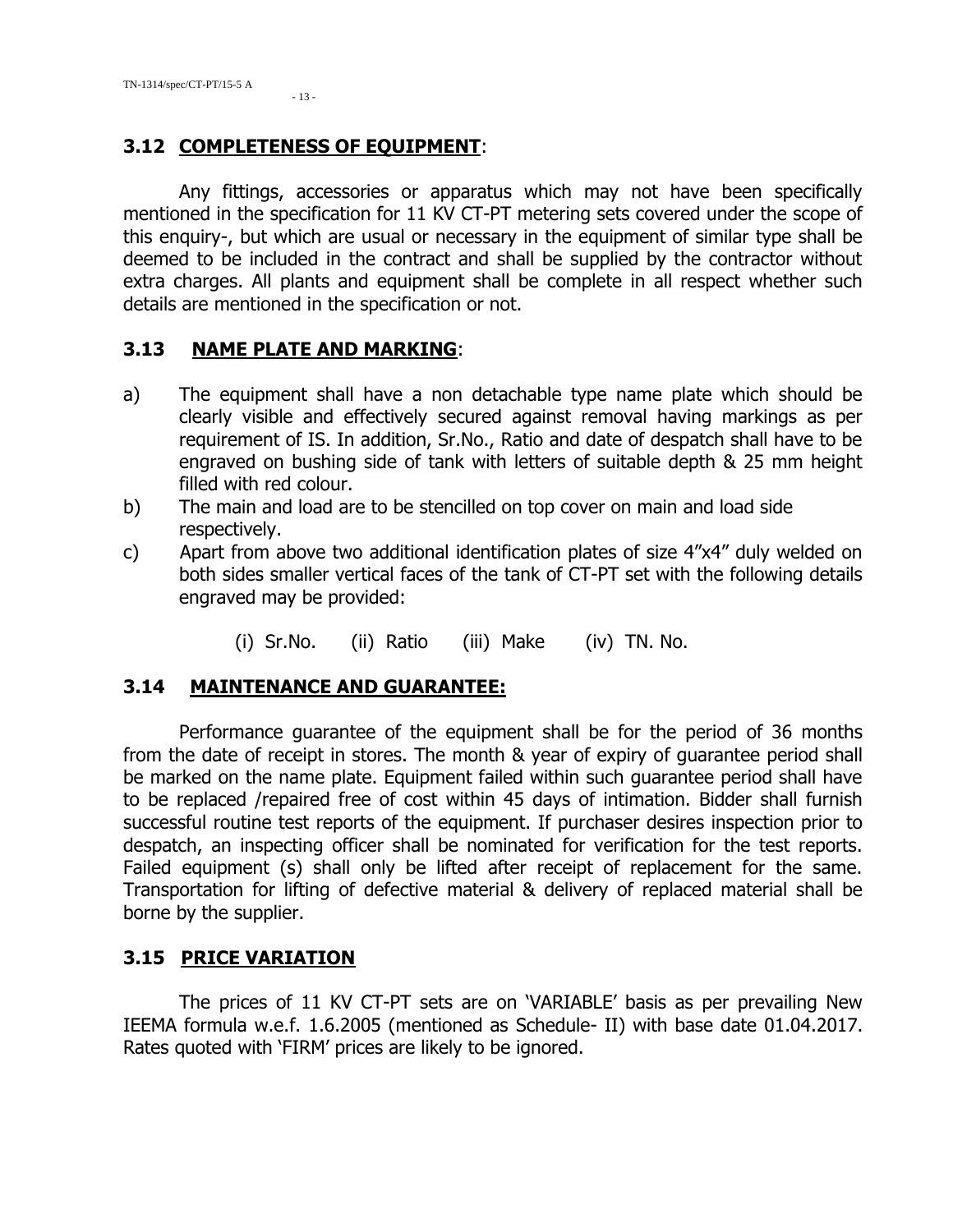#### **3.16 DELIVERY SCHEDULE**

 The bidder is required to quote monthly delivery. The delivery of quoted quantity should be completed in 8 months period including commencement period of 30 days. In case ordered quantity is different than quoted quantity then monthly delivery shall be adjusted proportionately. Tenders in which monthly delivery schedule is not indicated shall be ignored.

#### **3.17 SCHEDULE OF REQUIREMENT**

- 14 -

The requirement for 11 KV CT PT metering sets of 15/5 ratios is: -

| S.NO. | RATIO        | REQUIREMENT IN NOS. |
|-------|--------------|---------------------|
|       | 15/5A        | 1033                |
|       | <b>TOTAL</b> | 1033                |

Note: The quantities mentioned above are tentative & may be increased or decreased to any extent.

**3.18** Bidder shall furnish relevant documents as per qualification requirement annexed at schedule –III-A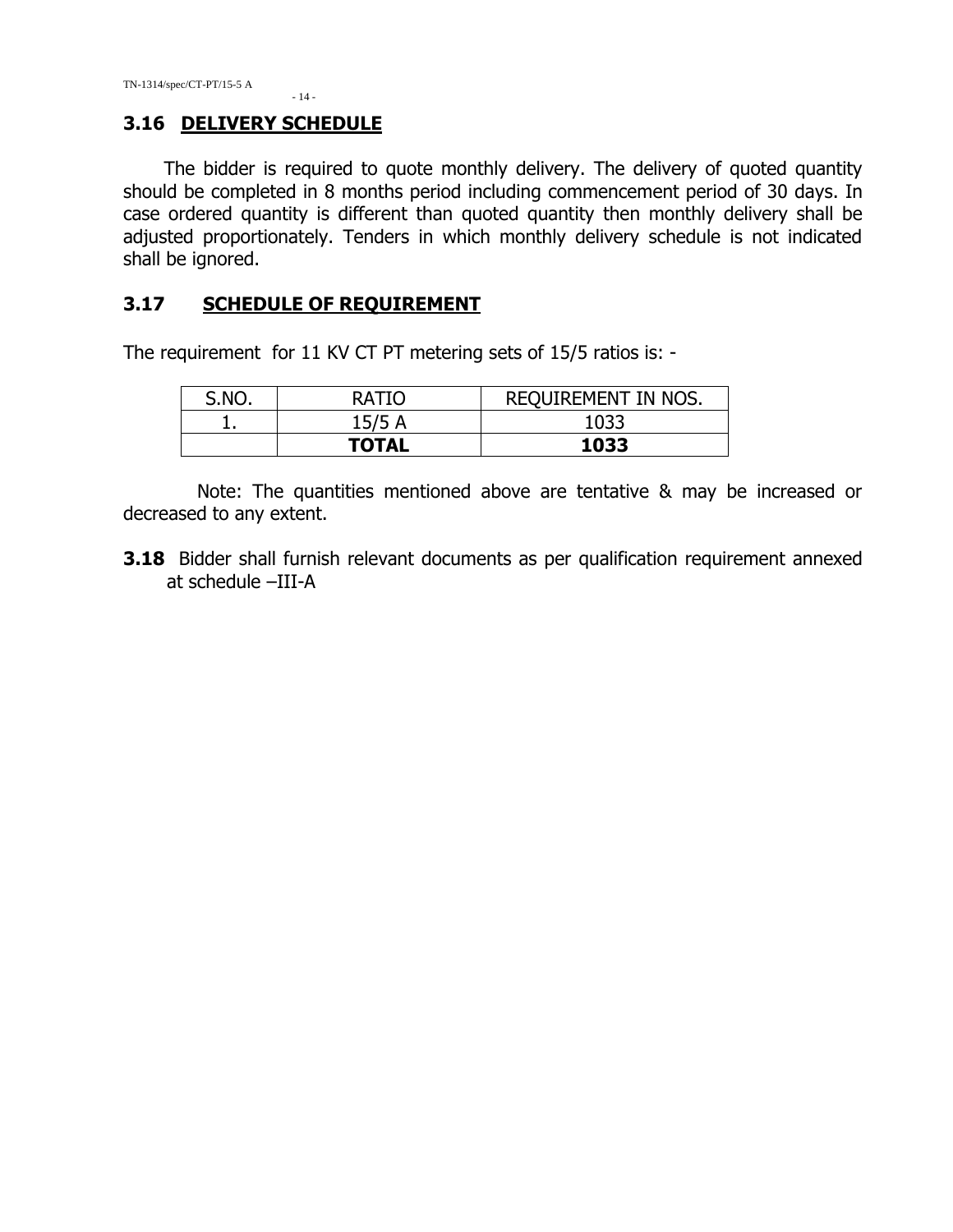#### **INDEX TN-1314**

| Section-I      | Instructions to bidders                          |                                    |
|----------------|--------------------------------------------------|------------------------------------|
| Section-II     | <b>General Conditions of Contract</b>            |                                    |
| Section-III    | Technical Specification For 11 KV CT PT Set      |                                    |
|                | 15/5 A against TN-1314                           |                                    |
| Schedule-I     | Schedule of Requirement                          |                                    |
| Schedule-II    | P. V. Formula                                    |                                    |
| Schedule-III   | Details of Standards.                            |                                    |
| Schedule-III A | Pre Qualification Requirement (PQR)              |                                    |
| Schedule-III B | Bank Guarantee in lieu of furnishing Type Test   |                                    |
| Schedule-IV    | <b>BOQ</b> (Price Schedule)                      | Online.                            |
| Schedule IV A  | Details of tendered quantity, quantity offered   | The Bidder is required to justify  |
|                | along with justification with reference to       | quantity offered as per qualifying |
|                | qualifying Requirement)                          | Requirement.                       |
| Schedule V     | Departure from Guaranteed Technical Particulars. |                                    |
| Schedule V A   | Guaranteed Technical Particulars of 11 KV CT     |                                    |
|                | PT SETs Against TN-1314                          |                                    |
| Schedule VI A  | Departure from the requirement of Technical      |                                    |
|                | Specification.                                   |                                    |
| Schedule VI B  | Departure from commercial terms & conditions     |                                    |
|                | of specification                                 |                                    |
| Schedule VII   | List of Past supplies.                           |                                    |
| Schedule VIIA  | C.A. Certificate for Quantity Justification      |                                    |
| Schedule VIII  | Delivery schedule.                               |                                    |
| Schedule IX    | List of equipment & technical hands available    |                                    |
|                | with the tendering firm.                         |                                    |
| Schedule X     | General Particulars about the bid in brief       |                                    |

**Note: The bidders, in their own interest are requested to read very carefully Section-I (Instruction to Bidders), Section-II (General Condition of Contract) & Section-III (Technical Specification) before filling the bid. The Bid documents can be downloaded from website of Jodhpur Discom www.jdvvnl.com & http:eproc.rajasthan.gov.in & can be uploaded on the website http:eproc.rajasthan.gov.in. No hard copy of the bidding documents will be provided to the bidders through this office. In case of any discrepancy found in the bidding documents downloaded from the website and appended with the bid (as a bid document) and the original copy of such document available in the office of Superintending Engineer (MM&C), Jodhpur Discom, Jodhpur then the copy available with Superintending Engineer (MM&C), Jodhpur Discom, Jodhpur will be considered as final document for all purposes. The proof of depositing the cost of Bid document, EMD or Vendor registration certificate (if applicable) and tender processing fee be furnished upto 4:00 PM of one day prior to the date of tender opening in the manner prescribed in bid document.**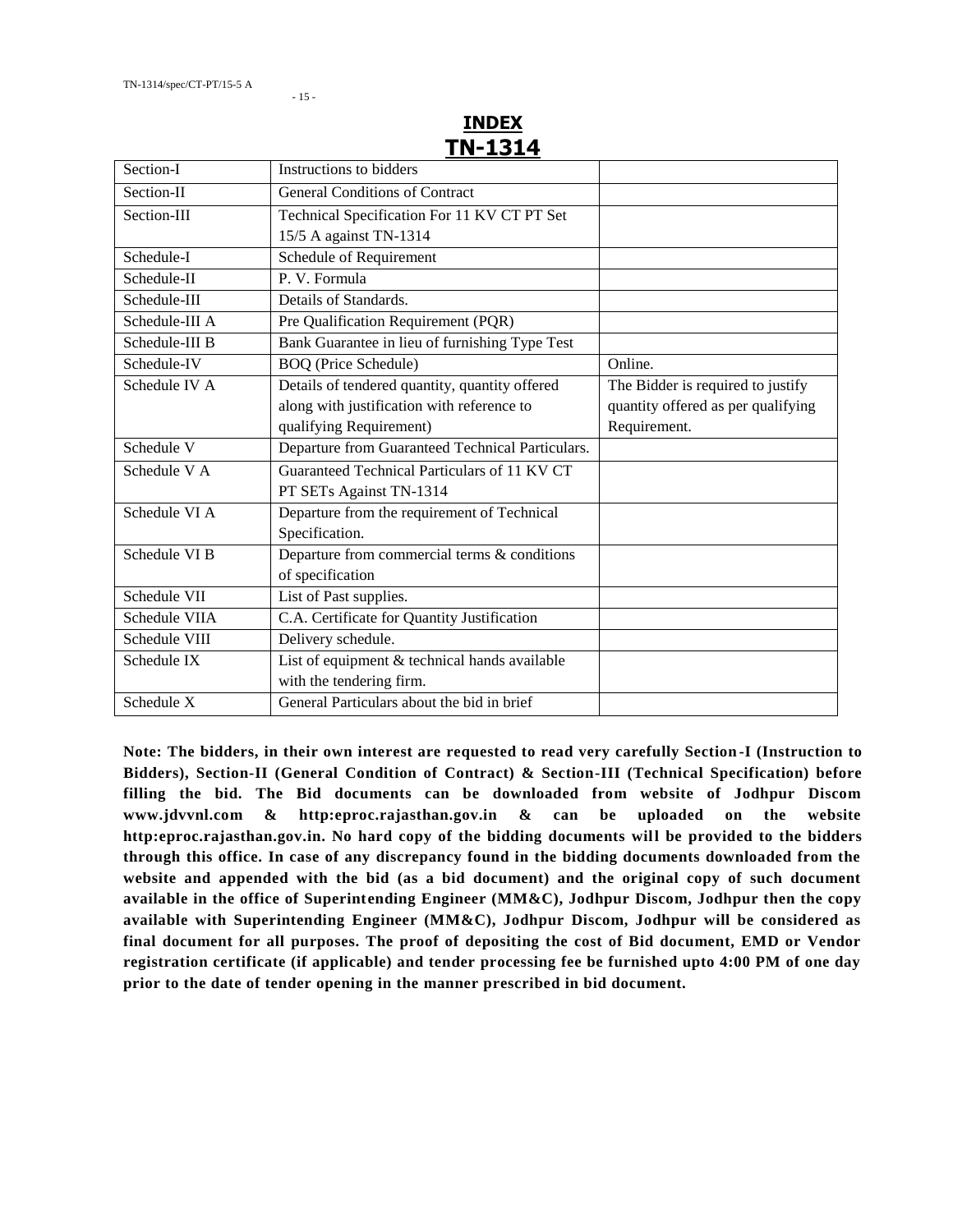- 16 -

**Schedule-I**



## **PURCHASE OF 11 KV CT-PT SETS OF 15/5 RATIO AGAINST TN-1314**

#### **SCHEDULE OF REQUIREMENT**

| S.No<br>Description of the equipment required |                                              | Quantity (Nos.) |  |  |
|-----------------------------------------------|----------------------------------------------|-----------------|--|--|
|                                               | 11 KV CT-PT Sets of class 0.5S having ratio. |                 |  |  |
|                                               | 15/5A                                        | 1033            |  |  |

**Note: The quantity as mentioned in the schedule of requirements are tentative and may increase/ decrease as per the requirement of the Nigam.**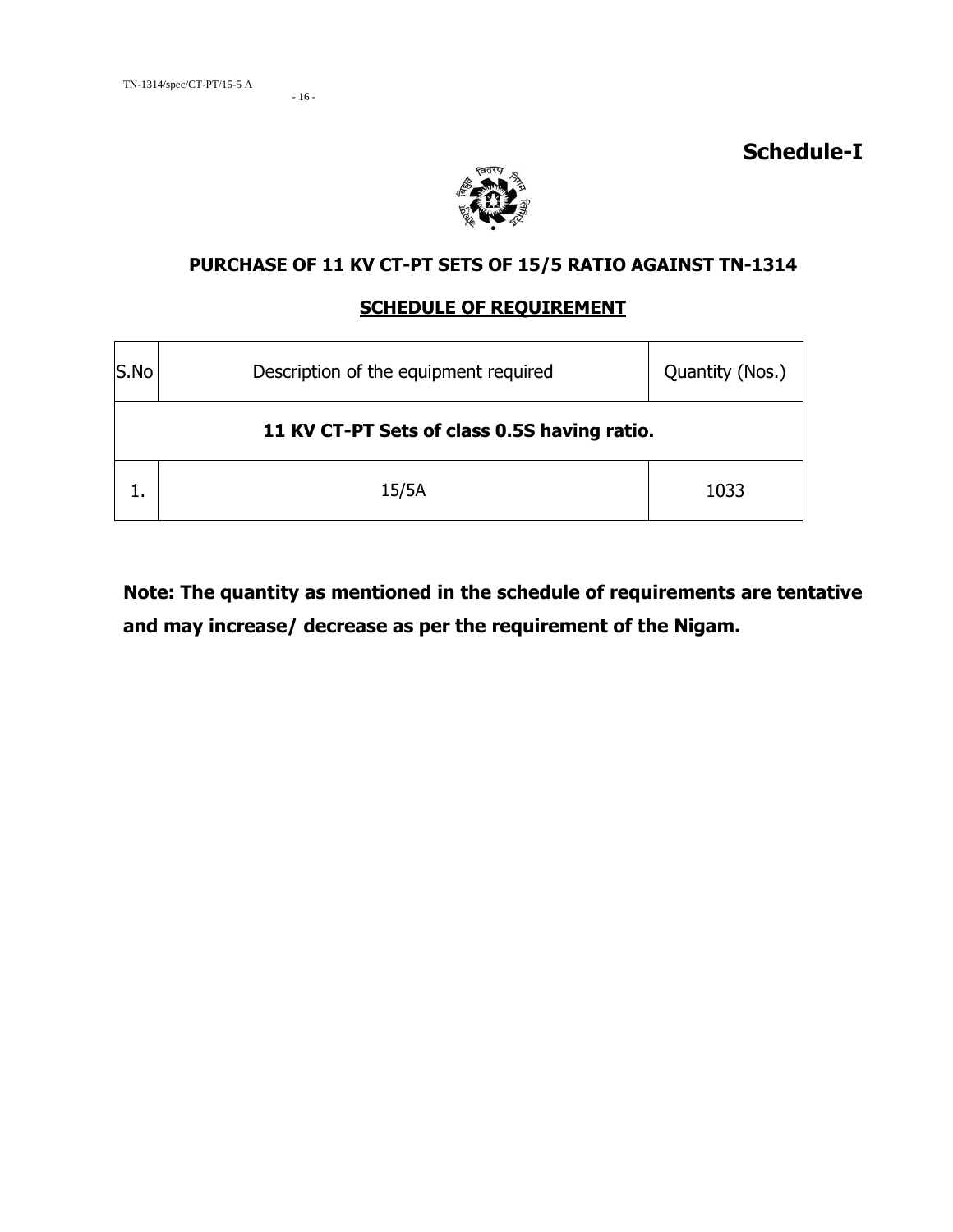#### **VARIABLE PRICE FORMULA: PRICES AND BASIS OF EVALUATION: -**

 As per the specification the prices are to be variable without any ceiling as per following New IEEMA formula (with effect from 1.6.2005), with base date 01.04.2017.

#### **P=Po/100(18+18C/Co+20Es/Eso+10IS/ISo+12ER/ERo+9TB/TBo+13W/Wo)**

#### WHEREIN:

 $P =$  Price payable as adjusted in accordance with the above formula.

 $P_0$  = Price quoted/ confirmed.

 $C<sub>o</sub>$  = Average LME settlement price of copper wire bars (refer notes)

This price is as applicable for the month, two month prior to the date of tendering.

 $ES<sub>o</sub> = C&F$  price of CRGO Electrical Steel Sheets (refer notes)

This price is as applicable on the  $1<sup>st</sup>$  working day of the month, one month prior to the date of tendering.

 $IS<sub>o</sub>$  = Wholesale price index number for `Iron &steel (Base:1993-94=100)` (refer notes)

This index number is as applicable for the week ending  $1<sup>st</sup>$  Saturday of the month three months prior to the date of tendering.

 $ER<sub>o</sub>$  = Price of Epoxy Resin (refer notes)

This price is as applicable on the 1st working day of the month one month prior to the date of tending.

 $TB<sub>o</sub>$  = Price of Transformers Oil Base Stock (refer notes)

This price is as applicable on the 1st working day of the month two month prior to the date of tending.

 $W_0$  = All India average consumer price index number for industrial workers as published by the Labour Bureau, Ministry of Labour, Government of India. (Base  $1982 = 100$ )

This index number is as applicable on the first working day of the month three months prior to the date of tendering.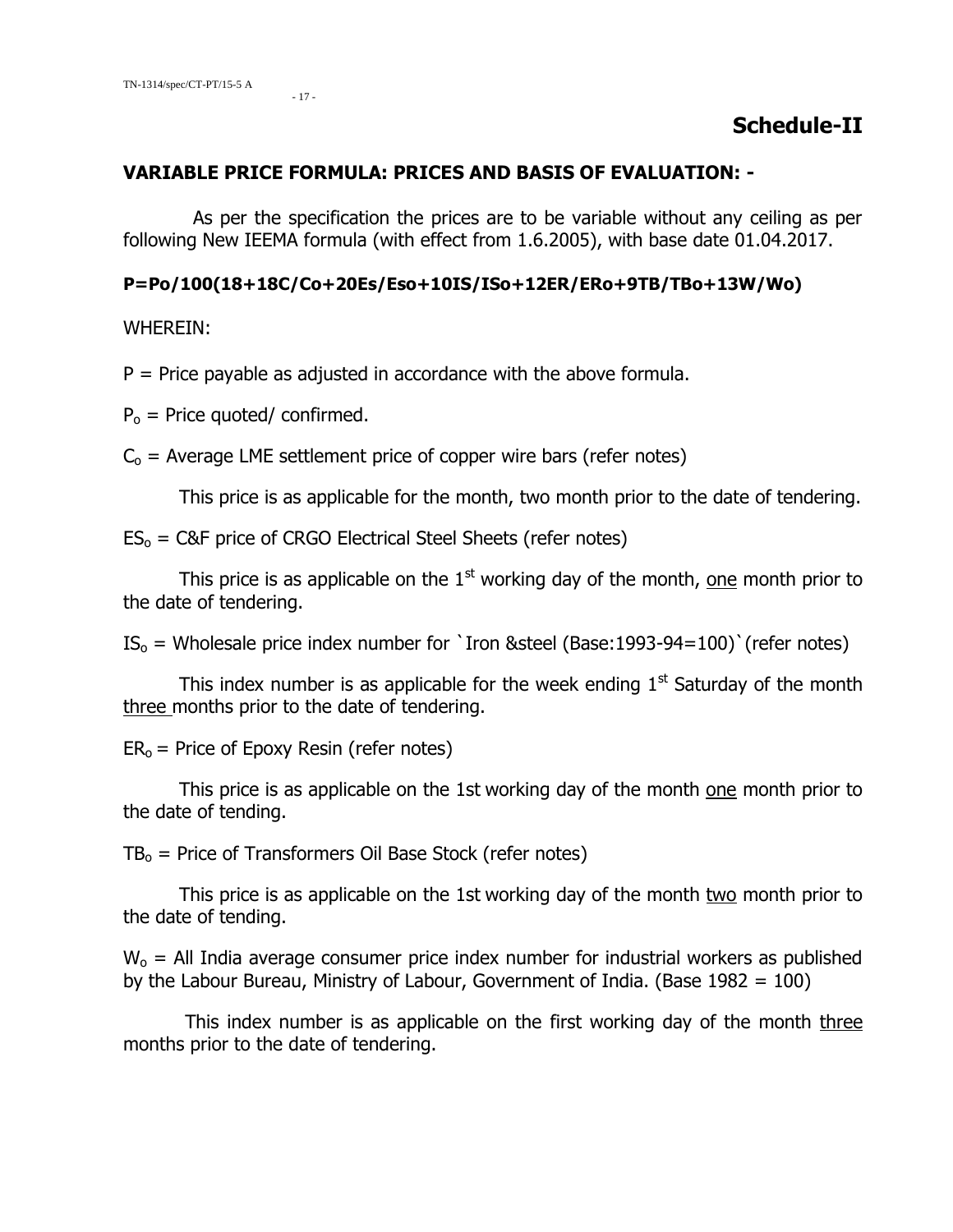$-18 -$ 

For example , if date of tendering falls in October 2005 , the applicable prices of Copper Wire Bars  $(C_0)$  and Transformer Oil Base Stock  $(TB_0)$  should be for the month August 2005, where as the applicable price of CRGO Electrical Steel Sheet  $(ES<sub>o</sub>)$  and Epoxy Resin  $(ER<sub>o</sub>)$  should be as on  $1<sup>st</sup>$  September 2005 and Wholesale price index number for 'Iron & Steel'  $(IS<sub>o</sub>)$  should be for the week ending first Saturday of July 2005 and all India average consumer price index number  $(W_0)$  Should be for the month of July 2005.

The above prices and indices are as published by IEEMA vide circular reference number IEEMA (PVC)/ CTPT / / prevailing as on first working day of the month .......i.e., one month prior to the date of tending.

 $C =$  Average LME settlement price of copper wire bars (refer notes)

This price is as applicable for the month two months prior to the date of delivery.

ES = C&F price of CRGO Electrical Steel Sheets (refer note) This price is as applicable on the 1st working day for the month, one month prior to the date of delivery.

IS = Wholesale price index number for 'Iron & steel' (Base:1993-94=100)`(refer notes)

This index number is as applicable for the week ending  $1<sup>st</sup>$  Saturday of the month, three months prior to the date of delivery.

ER = Price of Epoxy Resin (refer notes)

This price is as applicable on the 1st working day of the month, one month prior to the date of delivery.

TB = Price of Transformers Oil Base Stock (refer notes)

This price is as applicable on the 1st working day of the month, two months prior to the date of delivery.

 $W =$  All India average consumer price index number for industrial workers, as published by the Labour Bureau, Ministry of Labour, Government of India. (Base  $1982 = 100$ ) This index number is as applicable on the first working day of the month, three months prior to the date of delivery.

 For example, if date of delivery in terms of clause given below falls in December 2005, the applicable prices of Copper Wire Bars (C) and Transformer Oil Bass Stock (TB) should be for the month October 2005; Whereas applicable prices of CRGO Electrical Steel Sheets (ES) and Epoxy Resin (ER) should be on  $1<sup>st</sup>$  November 2005 and Wholesale price index number for 'Iron & Steel' (IS) should be for week ending first Saturday of September 2005 and all India average consumer price index number (W) should be for the month of September 2005.

The date of delivery is the date on which the instrument transformer is notified as being ready for inspection/dispatch (in the absence of such notification, the date of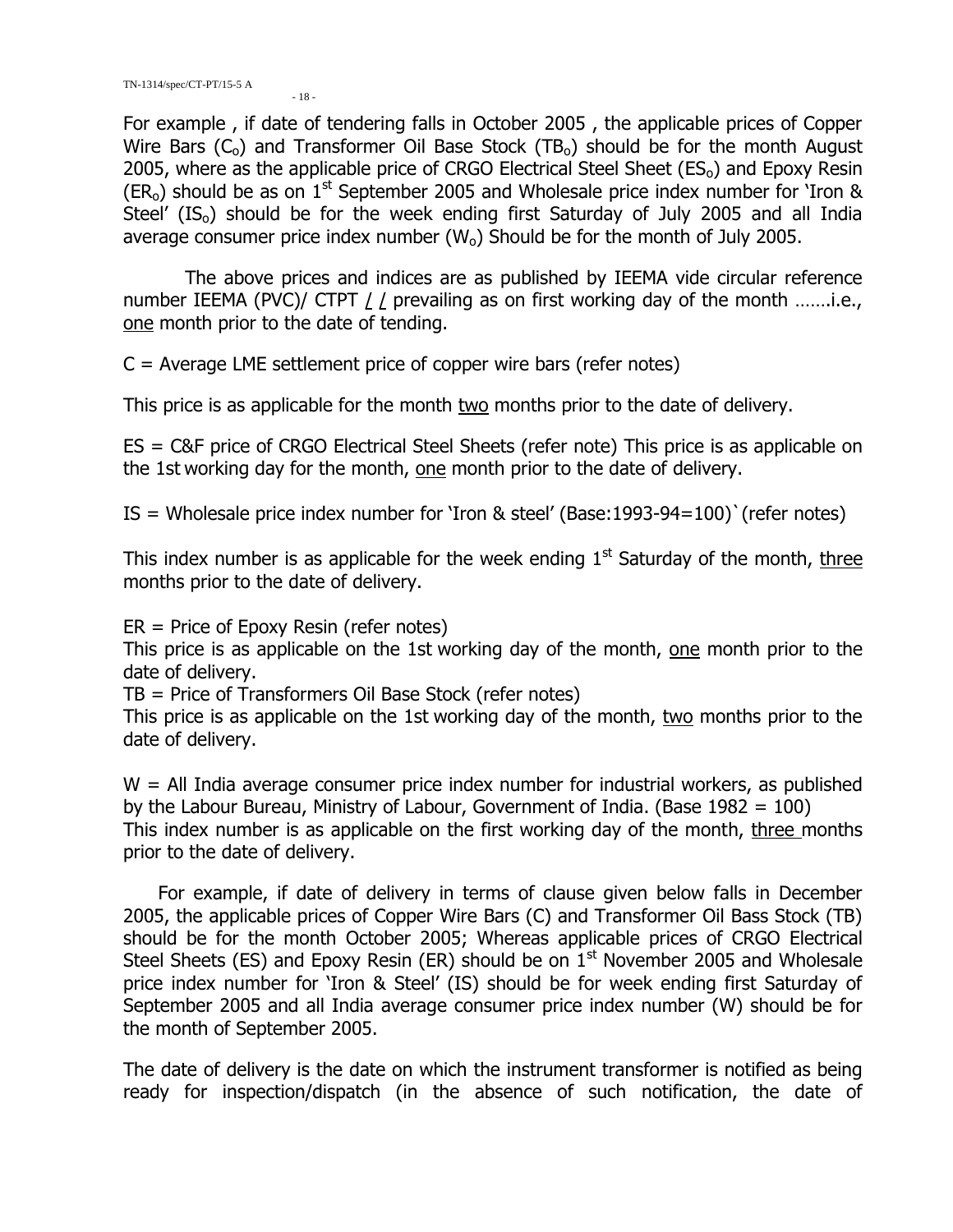manufacturer's dispatch note is to be considered as the date of delivery) or the contracted delivery date (including any agreed extension thereto), whichever is earlier.

Notes: (a) All prices of raw materials are exclusive of modvatable excise/CV duty amount and exclusive of any other central, state or local taxes; octroi etc. Instrument transformers import major raw materials like Copper, CRGO Electrical Steel Sheets and TOBS etc. The landed cost of these imported raw materials includes applicable custom duty but exclusive of modvatable CVD.

(b) All prices are as on fist working day of the month.

(c) The details of prices are as under:

1)The LME price of copper Wire bars (in Rs./MT) is the LME average settlement price of copper wire Bars for one month prior to the month of the circular converted into Indian Rupees with applicable exchange rates prevailing as on  $1<sup>st</sup>$  working day of the subsequent month. The price is the landed cost, inclusive of applicable customs duty only but exclusive of countervailing duty.

2) The price of CRGO Electrical Steel Sheets (in Rs./MT)is the average CIF price in US \$

Per MT convert into Indian Rupees with applicable exchange rate prevailing as on  $1<sup>st</sup>$ working day of the month, as quoted by primary producers. This price is the landed cost, inclusive of applicable customs duty only but exclusive of countervailing duty.

3) The wholesale price index number for 'Iron & Steel' is as published by the Office of Economic Adviser, Ministry of Industry, Govt. of India ,New Delhi with base 1993-  $94 = 100.$ 

This wholesale price index number is being published weekly on provisional basis. However, the same gets finalized after eight weeks and is normally available after two months. Therefore, we are considering in our calculation this final index for the first Saturday of the months two months prior to the date of which the prices of other raw materials such as Al, IM are published for the corresponding month.

4) The price of Epoxy resin is price quoted by resin manufacturer for their grade CT 5900 or its nearest equivalent.

5) The price of TOBS is C&F price (in Rs./K.Ltr)for Group II grade 70 Base Oil as published in ICIS-LOR bulletin for the  $1<sup>st</sup>$  week of the previous month. This price is normally published in US \$ per US Gallon, which is converted in Rs./K.Ltr. with applicable exchange rate prevailing on  $1<sup>st</sup>$  working day of the subsequent month. This price is the landed cost, inclusive of applicable customs duty only but exclusive of countervailing duty.

**-----xxx------**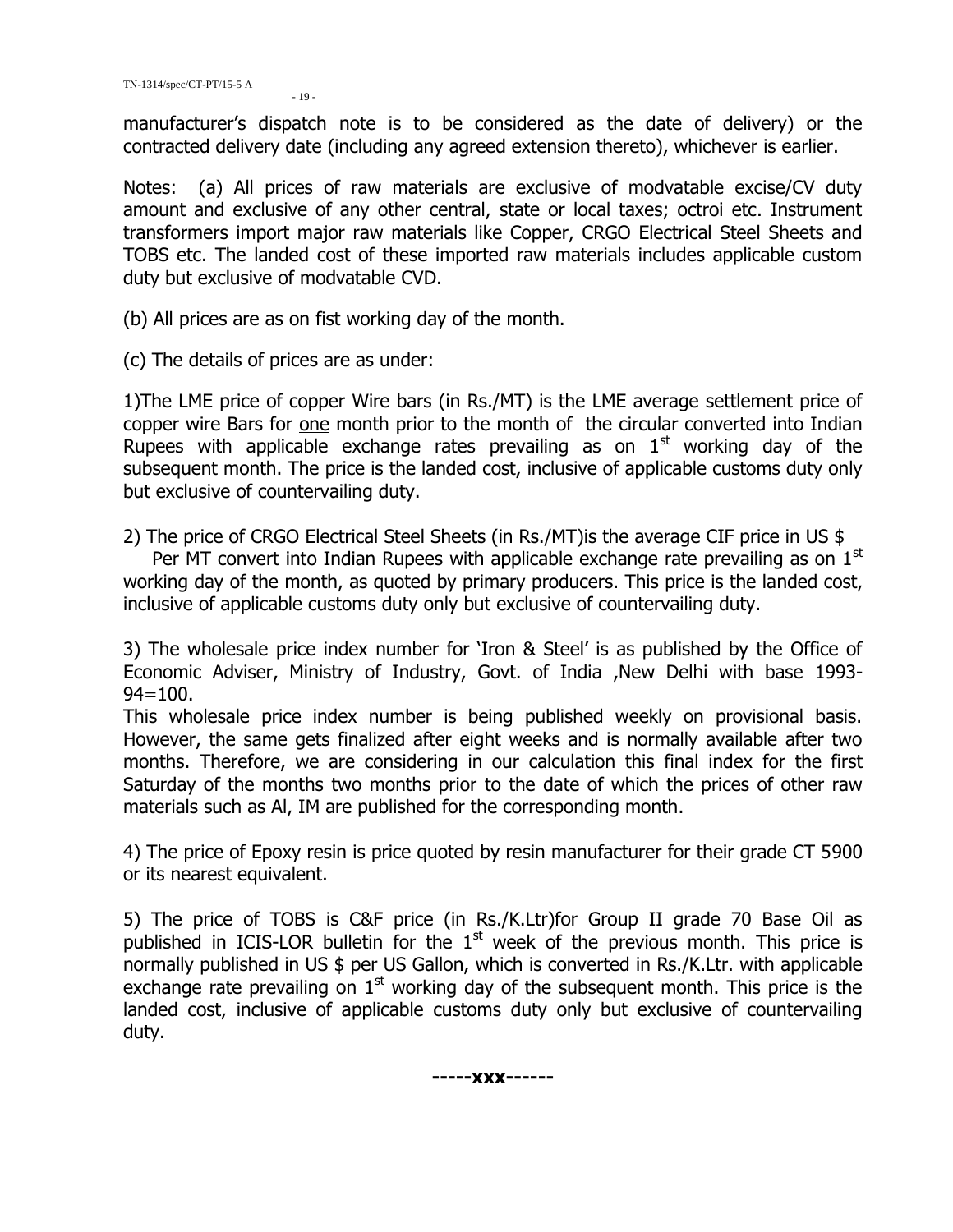- 20 -

#### **JODHPUR VIDYUT VITRAN NIGAM LIMITED**

## **A Govt. of Rajasthan Undertaking Prescribed technical specification for supply of**

(Name of Material/Equipment/Machinery/T&P etc.)

| S.No. | Technical specification      | Name of IS/other         | Other particulars |
|-------|------------------------------|--------------------------|-------------------|
|       | to which material/equipment/ | standard specification   | if any.           |
|       | Machinery/T&P shall confirm  | to which material should |                   |
|       |                              | confirm                  |                   |

Certified that we agree to all the aforesaid technical specification except at S.No…...…. for which our technical specification shall be as under:-

| S.No. Technical specification | Name of IS/other         | Other particulars to |
|-------------------------------|--------------------------|----------------------|
| which material/equipment/     | standard specification   | if any.              |
| Machinery/T&P shall confirm   | to which material should |                      |
|                               | confirm                  |                      |

## **(Signature)** Name & Designation with seal of the bidder.

## **Schedule – III**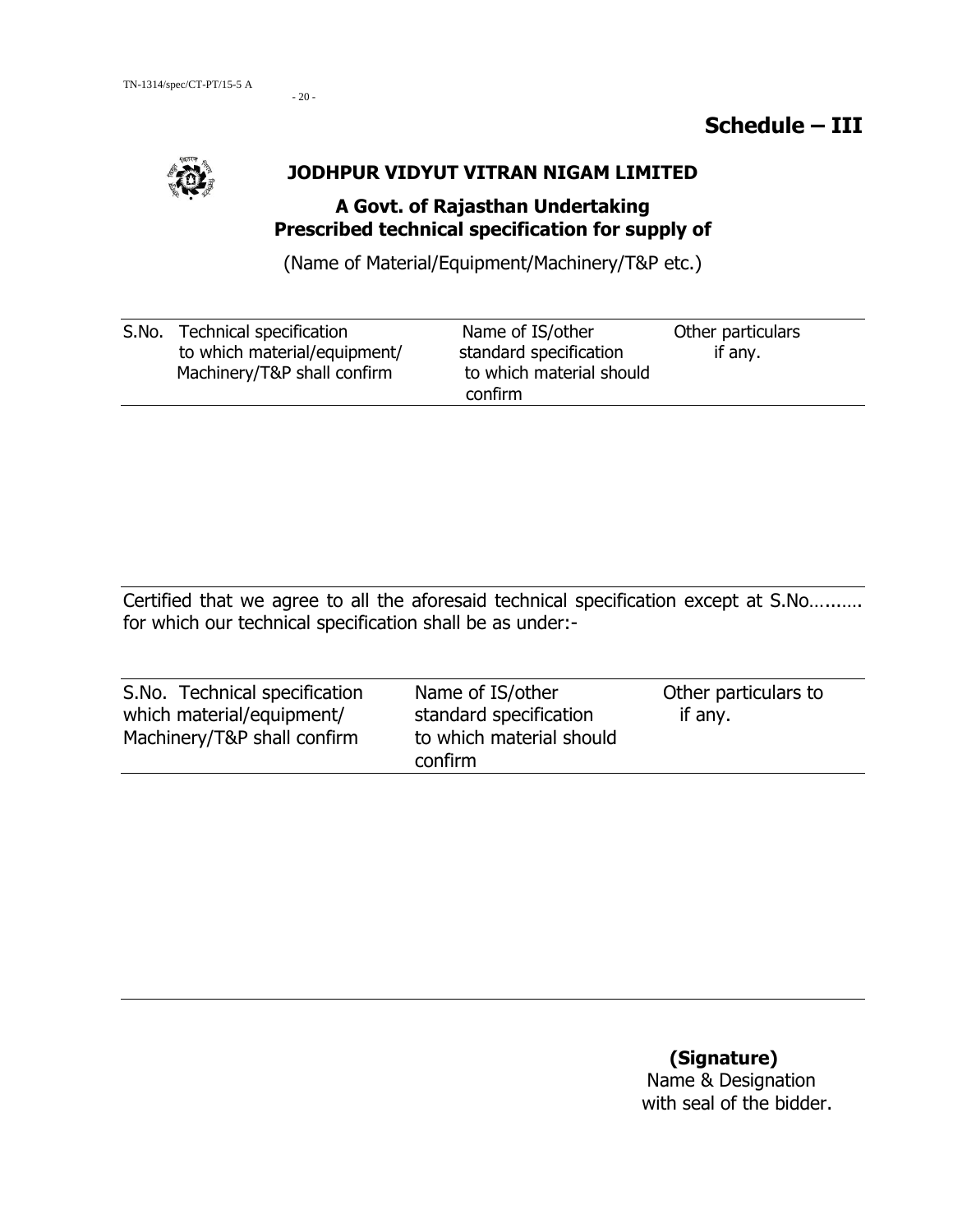#### **PRE QUALIFICATION REQUIREMENT**

#### **TN- 1314**

## **ITEM:-11KV CT-PT SETS OF RATIO 15/5 A**

The bidder should fulfill following qualifying requirements for successful participation in the tender along with relevant documentary evidence supporting each qualifying requirement without which the offer shall be considered non-responsive & rejected.

- I) The bidder should be a Manufacturer.
- II) The bidder is required to quote for minimum 10% of tendered quantity, failing which the offer may be considered Non-Responsive.
- III) The bidder should have designed, manufactured / fabricated, tested and supplied to utility / Discoms / Govt. Departments at least 2XQQ (QQ being the quoted quantity) of 11KV CT-PT Sets of ratios 15/5 A in last three financial years from the date of opening of technical-commercial bid. In support of fulfilment of the past supply criteria, the bidder shall furnish documentary evidence in the form of certificate from Chartered Accountant in the following manner:-

1. The C.A. Certificate should be furnished by the firm duly notarized by the notary public along with the signature of CA.

2. The C.A. Certificate should be furnished on the letter head of CA and information should be in prescribed format of QR.

3. The C.A. Certificate should have the membership no. with name & address of the CA.

4. The C.A. Certificate clearly indicate the quantity supplied, type of material supplied, voltage, current and accuracy class etc. of the material year wise.

5. The C.A. Certificate should be signed by concerning firm/ supplier along with seal.

Any deviation to format or information diverted format, will not be considered and rejected.

Note:- The material supplied and accepted for same or better rating for Turnkey project to a licensed power utility/Gov. shall be considered for the purpose of evaluation criteria. The certificate given by C.A shall indicate above quantity **separately**.

IV) The bidder shall furnish valid and authenticated type test certificates from a Govt. approved / a Govt. recognized / NABL Accredited laboratory / ILAC i.e.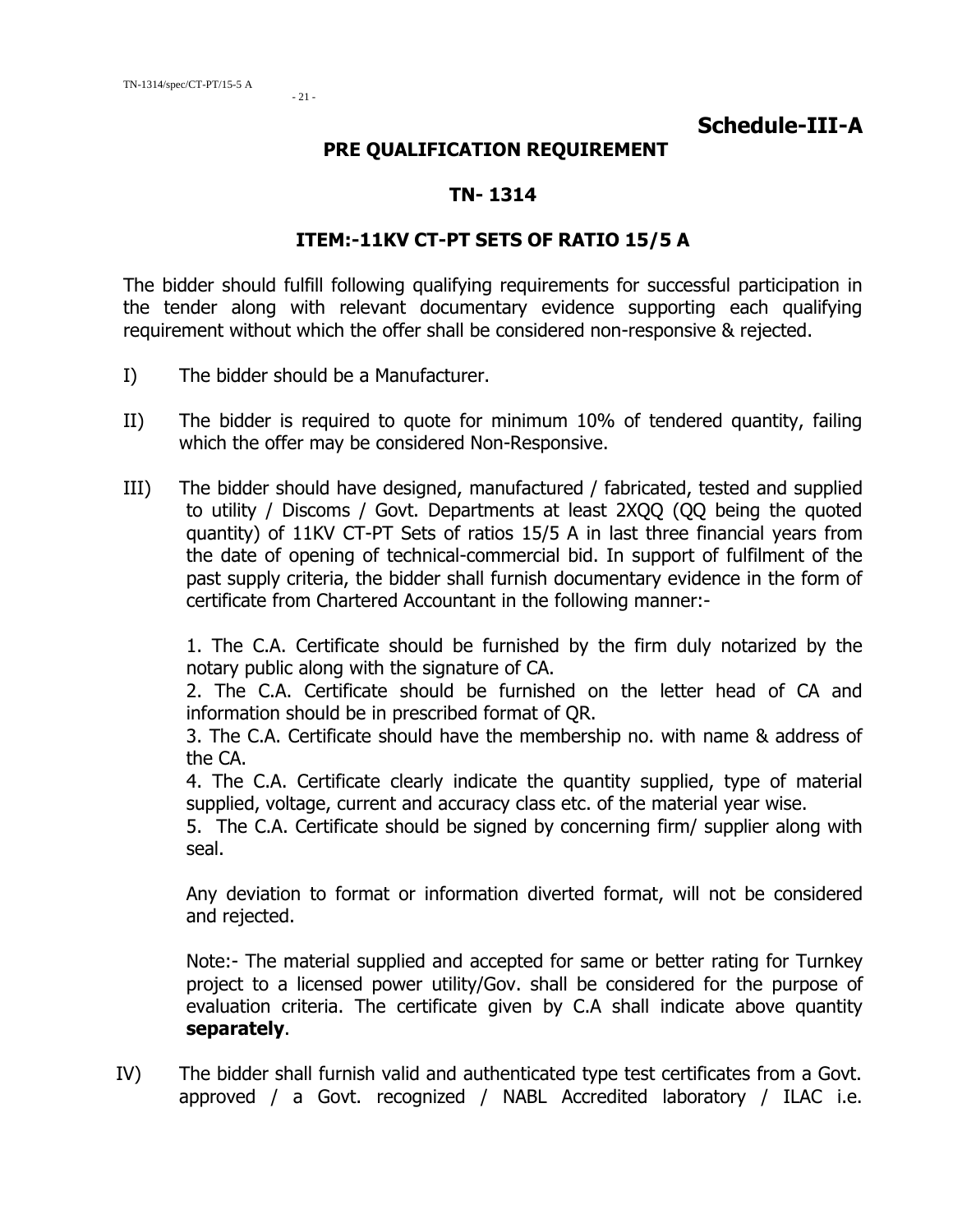International Laboratory Accreditation Cooperation (in case of foreign laboratory) of lowest ratio and design of offered material / equipment. Such type test certificates should not be older than 5 years as on the date of bid opening. For this purpose date of conducting type test will be considered.

The type test certificate by in house laboratory of bidding firm even if it is a Govt. approved / Govt. recognized / NABL accredited laboratory / ILAC accredited, shall not be accepted, in case of their own tender. This will not apply if tendering firm is Govt. company / public Sector undertaking.

The bidder should furnish documentary evidence in support of the laboratory whose type test have been furnished, that the said laboratory is a Govt. / a Govt. approved / a Govt. recognized / NABL accredited laboratory / ILAC accredited (in case of foreign laboratory).

The type test certificates shall be furnished either in original or copy duly attested by notary.

A new Rajasthan based units who does not possess valid type test reports be considered responsive subject to furnishing of Bank Guarantee in lieu of type test reports and technically competent.

The Rajasthan & outside Rajasthan firm who do not possess valid type test reports may be considered responsive, if type test reports of higher ratings are furnished alongwith the Bank Guarantees as per existing provisions. The B.G. or D.D. / Pay Order shall be amounting to Rs.5 Lac. The initial validity of Bank Guarantee shall be 9 months with claim period of three months in addition.

- V) The bidder should possess adequate testing facilities for carrying out routine & acceptance test of items as per relevant standard at their works. The bidder shall furnish documentary evidence in support for conducting routine & acceptance test.
- VI) The bidder shall clearly indicate the deviations such as Technical Deviation & Commercial Deviations in the prescribed proforma only. The deviations indicated elsewhere in the bid shall not be accepted.
- VII) The bidder must clearly fill up each and every particular of Guaranteed Technical Particulars annexed with Technical Specification otherwise he will be responsible for Technical Non-Responsiveness.
- VIII) a) If a bidder has supplied up to 50% of ordered quantity in previous tender up to date of opening of subsequent tender and scheduled delivery period expired, the bid of such bidder will not be opened in the Discom for that item.

 b) However, if the supplies have been completed for a quantity more than 50% but not completed up to date of opening of subsequent tender and scheduled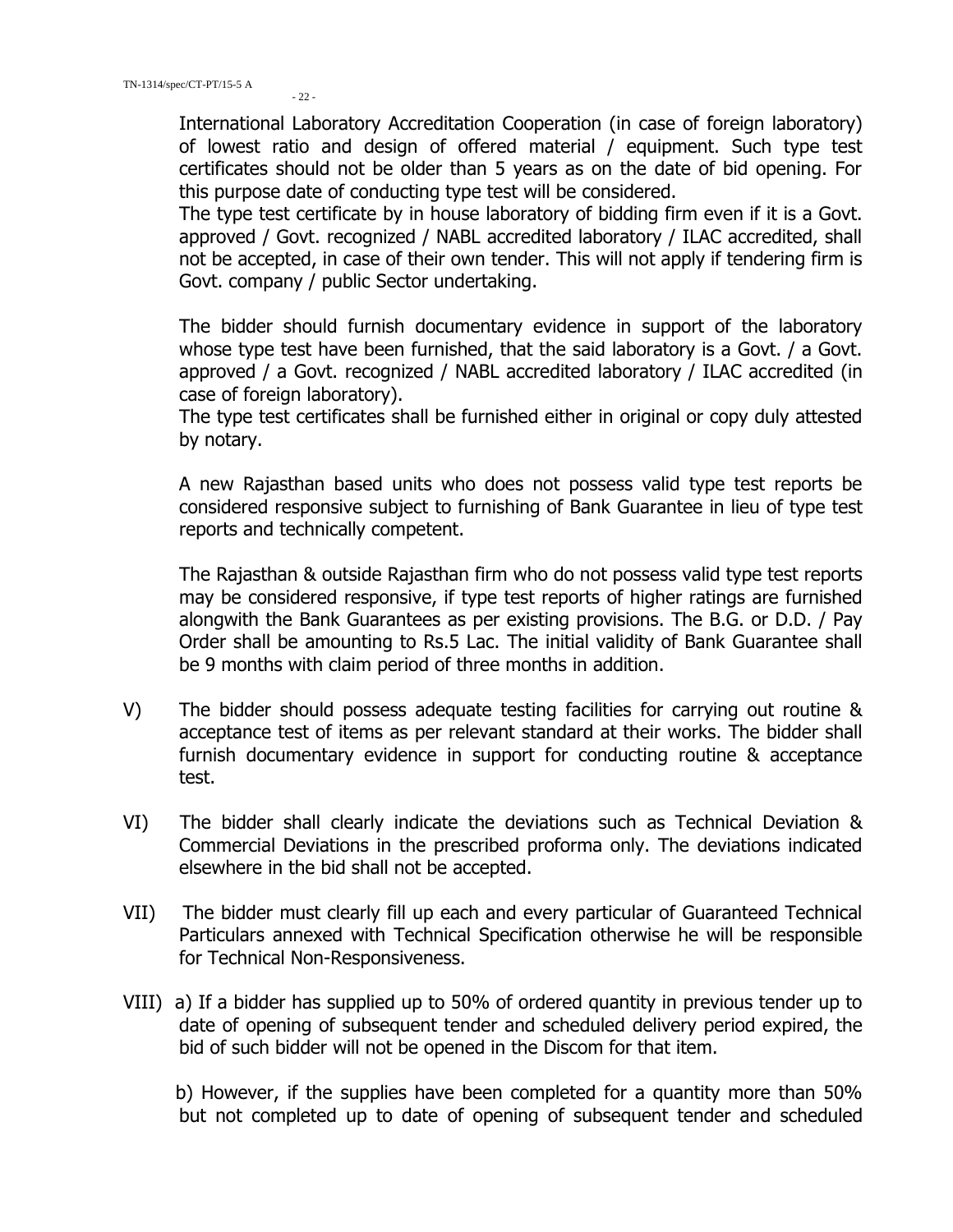delivery period expired, the quantity equal to the quantity pending in previous tender for that item shall be reduced from the subsequent tender quantity to be allocated to the bidder.

- IX) The bidder who have been black listed in any of the state Discom or with whom business relations have been severed or debarred in Jodhpur Discom shall not be considered.
- X) All documents required in the prescribed format are to be furnished along with the bid itself only except an attested copy of BIS license (wherever it is required), failing which the bid will be summarily rejected.
- Note : i) Rajasthan based firms not meeting minimum quantity supplied criterion but having manufacturing and adequate testing facility and technical know how shall be considered as new firms and would be eligible for trial order only.

 ii) Requirement of quantity manufactured, minimum quantity to be offered and amount of Bank Guarantee to be furnished shall be reduced to 25% for Rajasthan based units.

-----------------------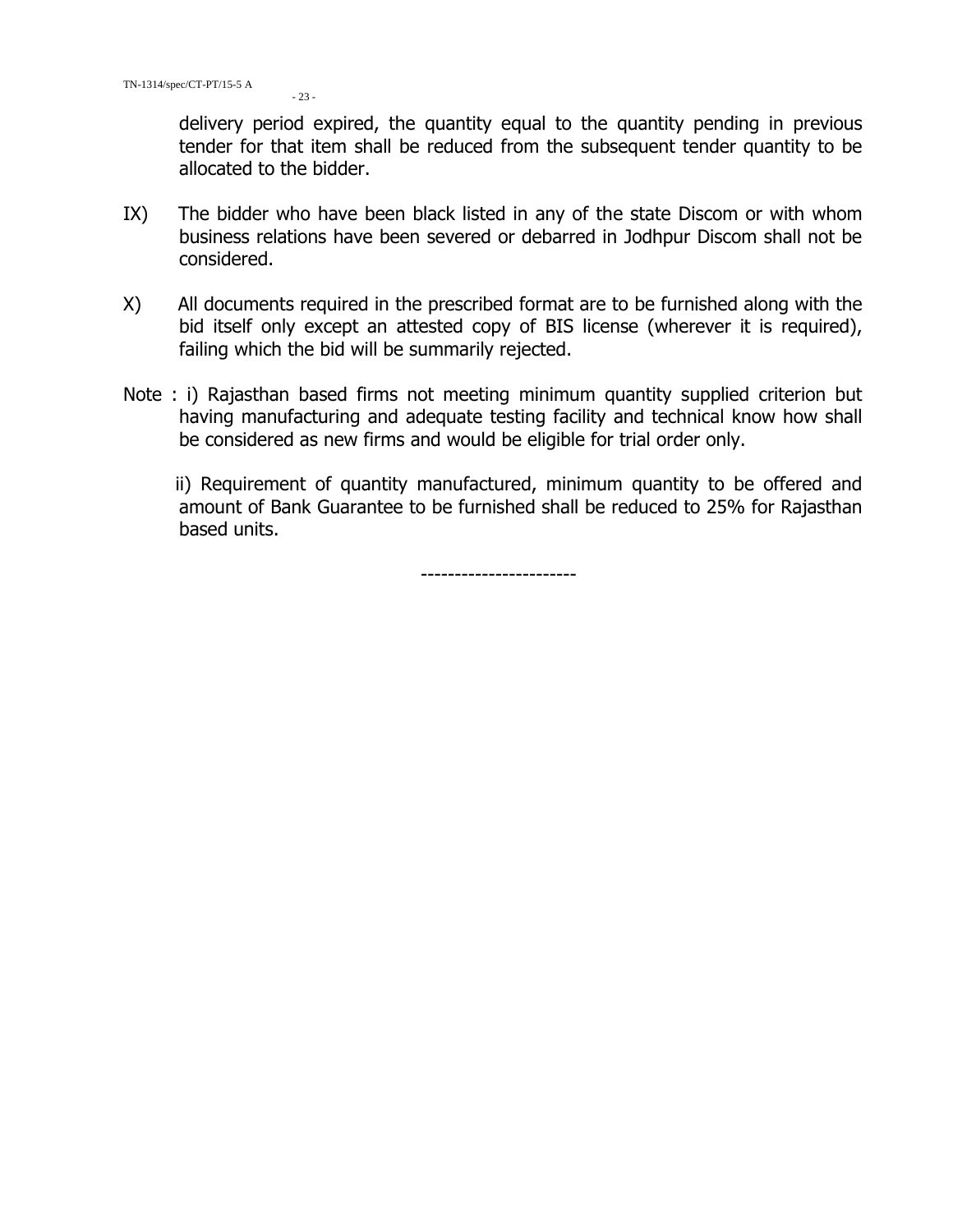$-24$ 

## **Schedule – III B**

#### **BANK GUARANTEE IN LIEU OF NON FURNISHING OF TYPE TEST CERTIFICATE**

(On Rajasthan Non-Judicial Stamp Paper worth Rs. 0.25% of BG value)

#### **To**

**The Superintending Engineer (MM & C), Jodhpur Vidyut Vitran Nigam Limited, New Power House Premises, Industrial Area, Jodhpur.** 

Dear Sir,

Whereas Jodhpur Vidyut Vitran Nigam Limited, Jodhpur, (here-in-after called the Purchaser) has issued a tender enquiry under TN....................for procurement of ............................................(name of material).

Whereas M/s. .............................................., (here-in-after called the bidder) has furnished a bid for supply of ................................... to the Superintending Engineer(MM), Jodhpur Vidyut Vitran Nigam Limited, Jodhpur, or his nominated officer(s).

Whereas in accordance with the provision of the specification of the aforesaid TN................, the bidder can deposit a bank guarantee in lieu of the requirement of furnishing the type test certificate as per specification.

Whereas M/s. .............................................., (the bidder) have requested us (Name of the Bank) to furnish the bank guarantee, in lieu of the type test certificate, for an amount equivalent to Rs. ........................(in words also) only.

Under this Bank Guarantee, we (Name of the Bank) hereby undertake unconditionally and irrevocably to guarantee as primary obligator and not as Surety merely, the payment to the purchaser on his first demand without whatsoever right to objection on our part and without his first claim to the bidder, in the amount not exceeding (amount of guarantee in figures and words).

Payment pursuant to this undertaking will be demanded by the Purchaser from the Bank and will be met by the Bank without question in the case in which the bidder, on receipt of the order and / or after the acceptance of this tender, makes default in furnishing the required type test certificate. As to whether the occasion or ground has arisen for such demand the decision of the Superintending Engineer (MM&C), Jodhpur Vidyut Vitran Nigam Limited, Jodhpur shall be final.

The liability of the Bank shall not at any time exceed Rs. .....................(Rupees ................................................).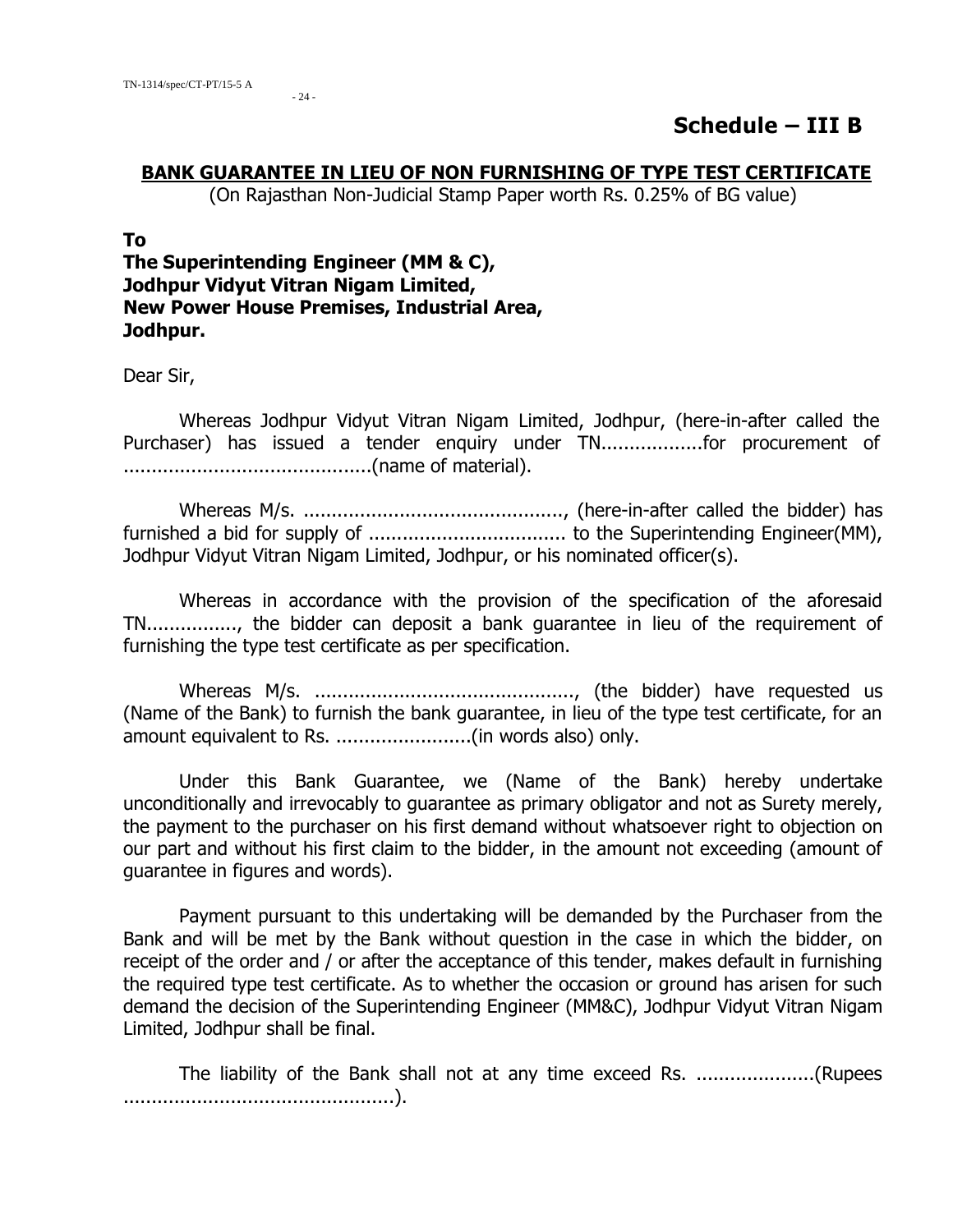The undertaking will be determined on but will not withstanding such determination, continue to be in force till the expiry of 9 months from that date.

No indulgence or grant of time by the purchaser to the bidder without acknowledgment of the Bank will discharge the liabilities of the Bank under this guarantee.

The guarantee herein contained shall not be affected by any change in the constitution of the bidder.

All disputes arising under the said guarantee between the Bank and the bidder or between the bidder and the purchaser pertaining to the guarantee shall be subject to the jurisdiction of Courts only at JODHPUR in Rajasthan.

The Bank further undertake not to revoke this guarantee during its currency except with the previous consent of the Superintending Engineer (MM&C), Jodhpur Vidyut Vitran Nigam Limited, Jodhpur.

Notwithstanding, anything contained herein before, the Bank's liability under this bank guarantee i.e. restricted to Rs………………… (Rupees .......................) and the guarantee shall remain in force upto ........................ . Unless demand or claim in writing is presented on the Bank within nine months from that date, the Bank shall be released and discharged from all liabilities there-under. However, the validity of the Bank guarantee shall be extended as and when required by the purchaser.

IN WITNESS WHEREOF the Bank has executed these presents the day............ month.................. and year ................. .

Yours faithfully,

 (Bankers) Executant

Witnesses:

1.

2.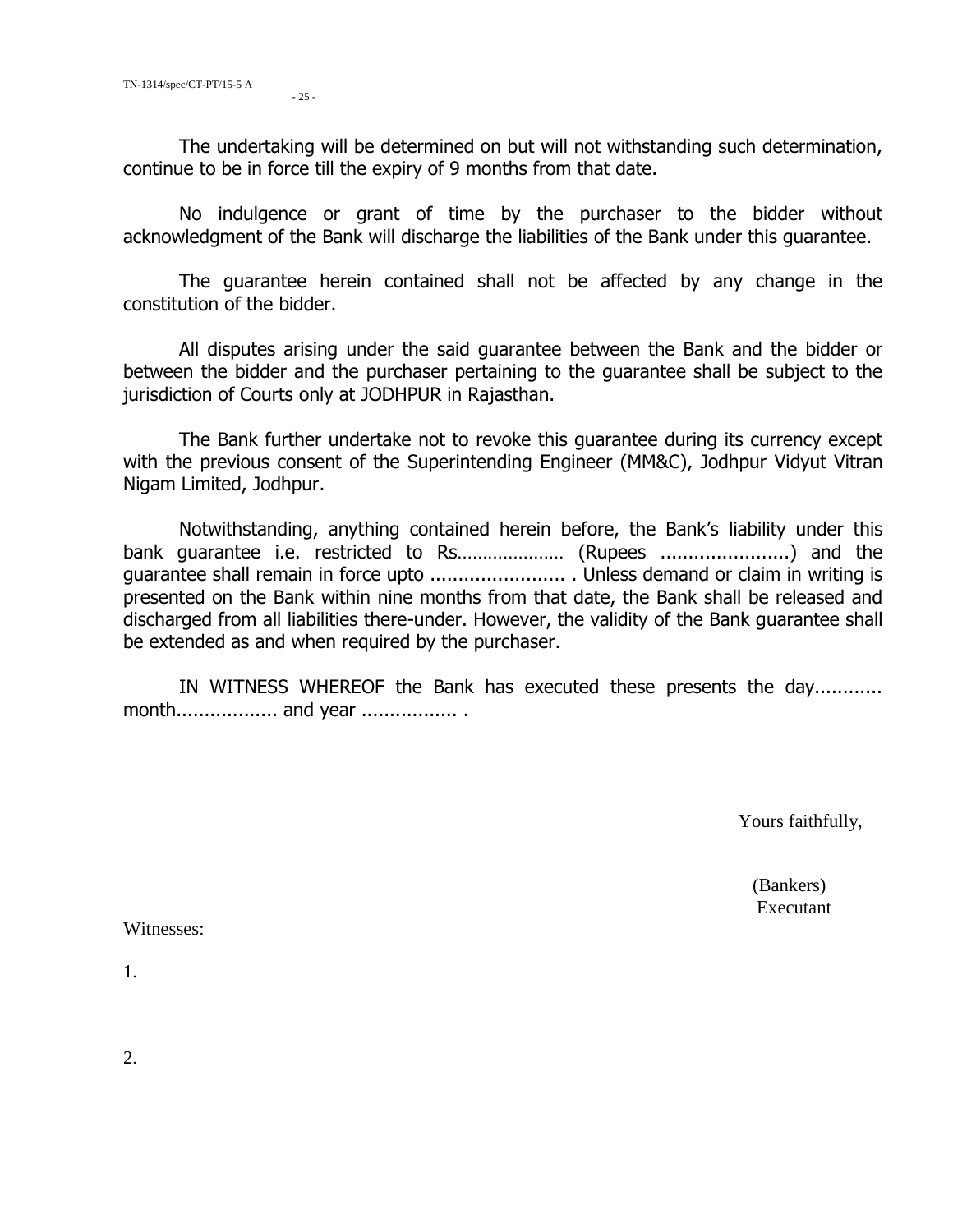- 26 -

# **TN-1314 ITEM : 11 KV CT-PT SETS.**

## **Must be filled-in by the tenderer and attach with technical bid (Part-I)**

To,

The Superintending Engineer (MM&C), Jodhpur Vidyut Vitran Nigam Limited, Jodhpur.

Dear Sir,

#### **With reference to your invitation to tender against specification No. JDVVNL/SE/MM&C/TN-1314, we agree to supply the following quantity:-**

| S.<br>N<br>O | <b>Particulars of item</b>                   | <b>Tendered</b><br>Quantity<br>(In Nos.) | Qty.<br><b>Offered</b><br>$(\text{In}$<br>Nos.) | Justification of<br>quantity offered<br>as per Qualifying<br>Requirement. | <b>Status of</b><br><b>Type Test</b><br>Certificates. |  |  |
|--------------|----------------------------------------------|------------------------------------------|-------------------------------------------------|---------------------------------------------------------------------------|-------------------------------------------------------|--|--|
|              |                                              |                                          | 4                                               |                                                                           | b                                                     |  |  |
|              | 11 KV CT-PT Sets of class 0.5S having ratio. |                                          |                                                 |                                                                           |                                                       |  |  |
|              | 15/5A                                        | 1033                                     |                                                 |                                                                           |                                                       |  |  |

1. The offer is valid for a period of 120 days from the date of opening of this tender.

- 2. It is noted that the quantities as mentioned in the specification are approximate and we agree to supply any quantity as per your requirement.
- 3. The delivery shall strictly be in accordance with our delivery clause as given in Schedule-VIII of this specification. In case we fail to deliver the material as indicated in the clause No. 1.23, we are liable to pay recovery for delay in delivery as per clause No. 1.24 of this Schedule-II of this specification. The material shall conform to your specification No. JDVVNL/SE/MM&C/TN-1314 and

as per relevant ISS in all respect.

4. We confirm that we agree to all the terms & conditions as well as the technical stipulations of your specification No. JDVVNL/SE/MM&C/TN-1314 and there are no deviations other than as specified in the Schedule VI (A&B).

Yours faithfully,

 Signature of bidder with stamp Dated: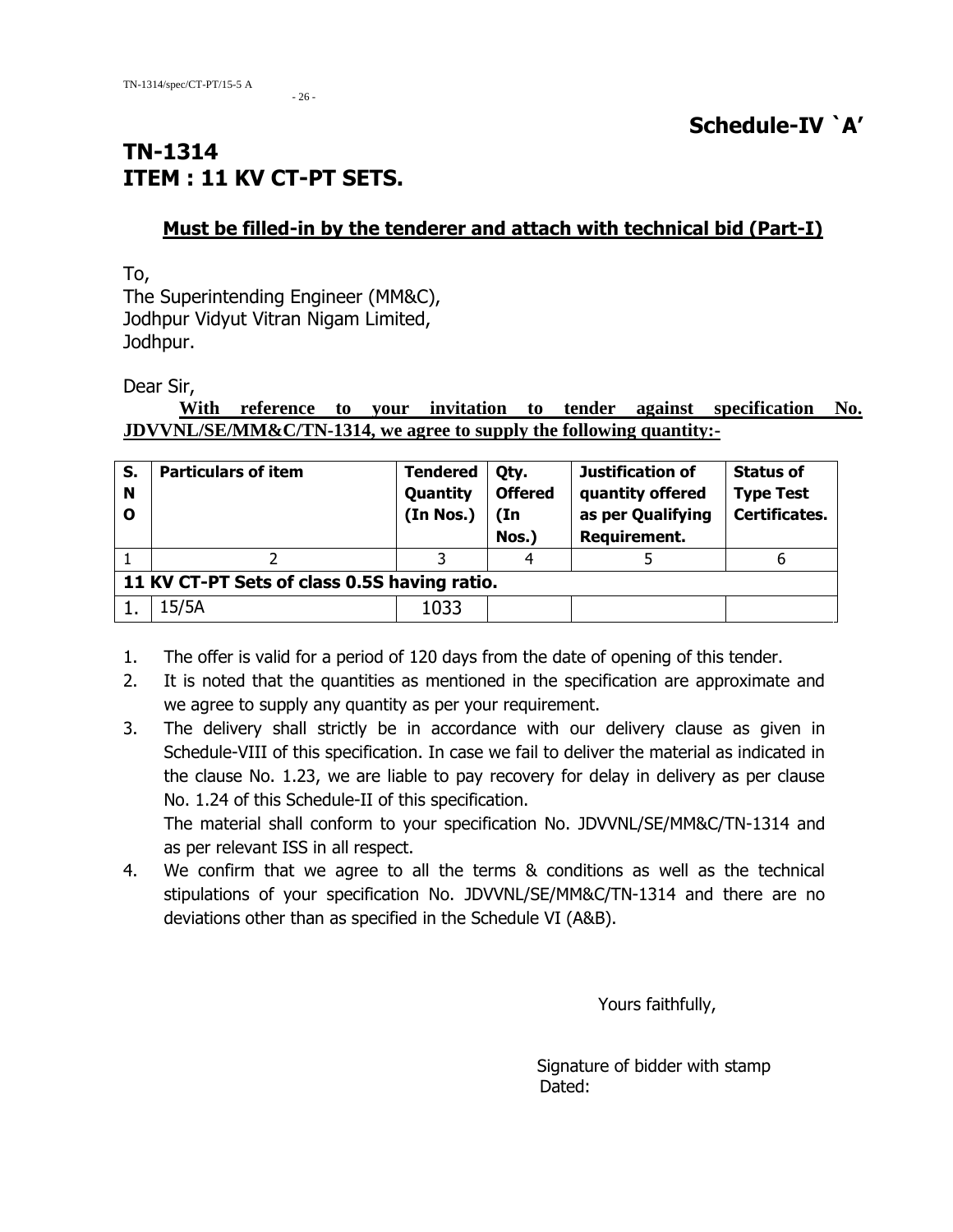- 27 -

**Schedule – V**



# **JODHPUR VIDYUT VITRAN NIGAM LIMITED A Govt. of Rajasthan Undertaking**

Statement of guaranteed technical particulars and other performance data for supply of ……………………………………….. (Name of material) against specification no..………………………..

S.No. Particulars of technical & other performance data guaranteed.

Certified that we agree to all the aforesaid technical particulars and other performance data except following:-

| S.No. | Particulars of technical & other | Reasons for           |
|-------|----------------------------------|-----------------------|
|       | Performance data                 | deviations/departure. |

 **(Signature)** Name & Designation with seal of the bidder.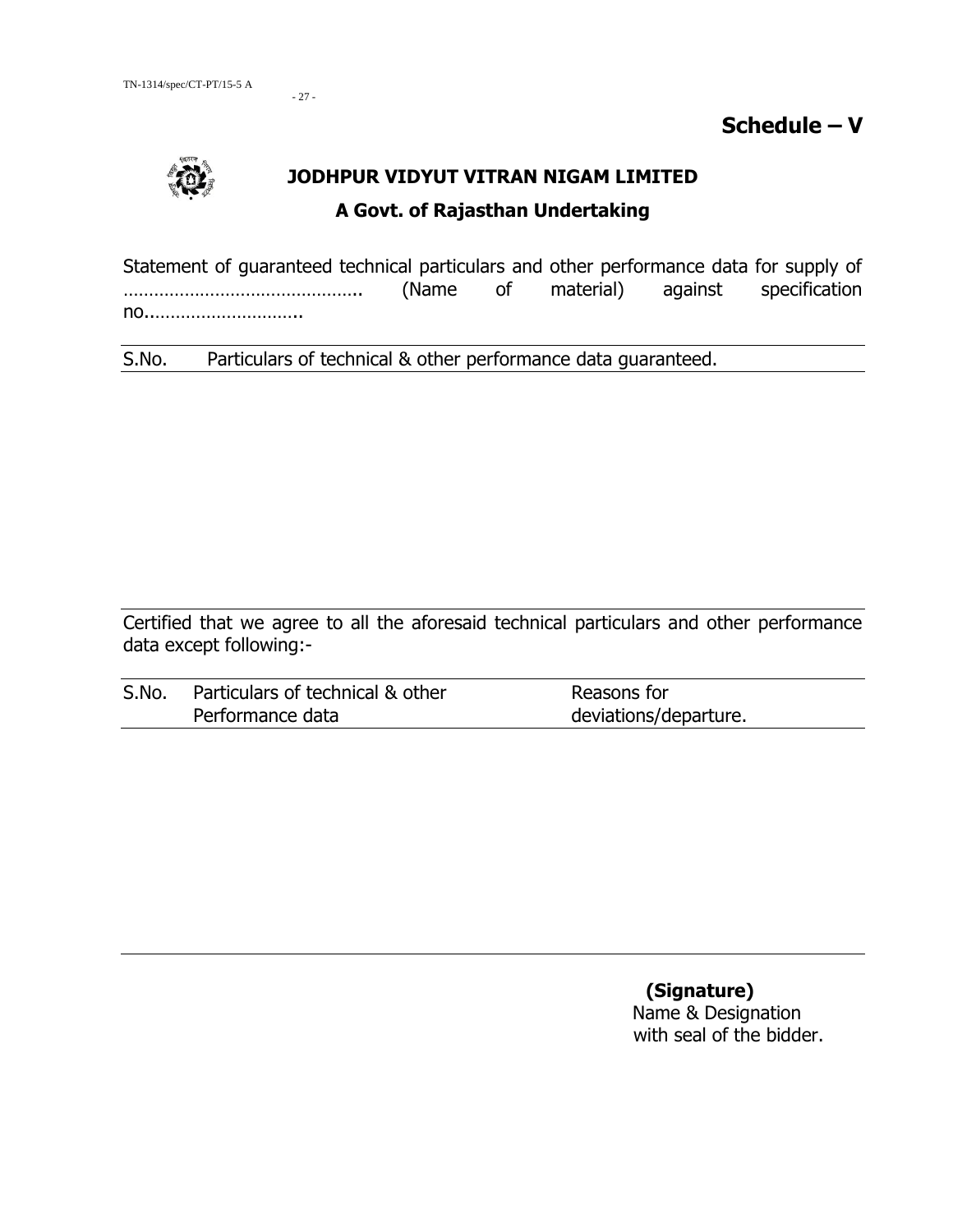# **Schedule – V (A) GUARANTEED AND OTHER TECHNICAL PARTICULARS FOR 11KV CT-PT SETS (TN-1314)**

# **(I) FOR 11 KV SINGLE PHASE CURRENT TRANSFORMERS**

| <b>PARTICULARS</b>                                      |  |
|---------------------------------------------------------|--|
| NAME & ADDRESS OF MANUFACTURER.                         |  |
| MANUFACTURER'S TYPE & DESIGNATION.                      |  |
| NOMINAL SYSTEM VOLTAGE (KV rms)                         |  |
| HIGHEST SYSTEM VOLTAGE (KV rms)                         |  |
| <b>INSULATION LEVEL:</b>                                |  |
| a) IMPULSE WITHSTAND VOLTAGE(KV PEAK)                   |  |
| b) ONE MINUITE POWER FREQUENCY DRY                      |  |
| WITHSTAND VOLTAGE (KV r.m.s)                            |  |
| (i) PRIMARY(KV rms)                                     |  |
| (ii) SECONDARY (KV rms)                                 |  |
| c) ONE MINUITE POWER FREQUENCY WET                      |  |
| WITHSTAND VOLTAGE (KV Peak)                             |  |
| RATED FREQUENCY (Hz)                                    |  |
| <b>TRANSFORMATION RATIO.</b>                            |  |
| RATED OUTPUT (VA BUDEN)                                 |  |
| <b>CLASS OF ACCURACY.</b>                               |  |
| SHORT TIME THERMAL CURRENT FOR<br>THREE SECOND.(KA rms) |  |
| RATED DYNAMIC CURRENT (KA PEAK)                         |  |
| RATED CONT. THERMAL CURRENT (KA rms)                    |  |
| MAX. INSTRUMENT SECURITY FACTOR.                        |  |
| DETAIL OF WINDINGS.                                     |  |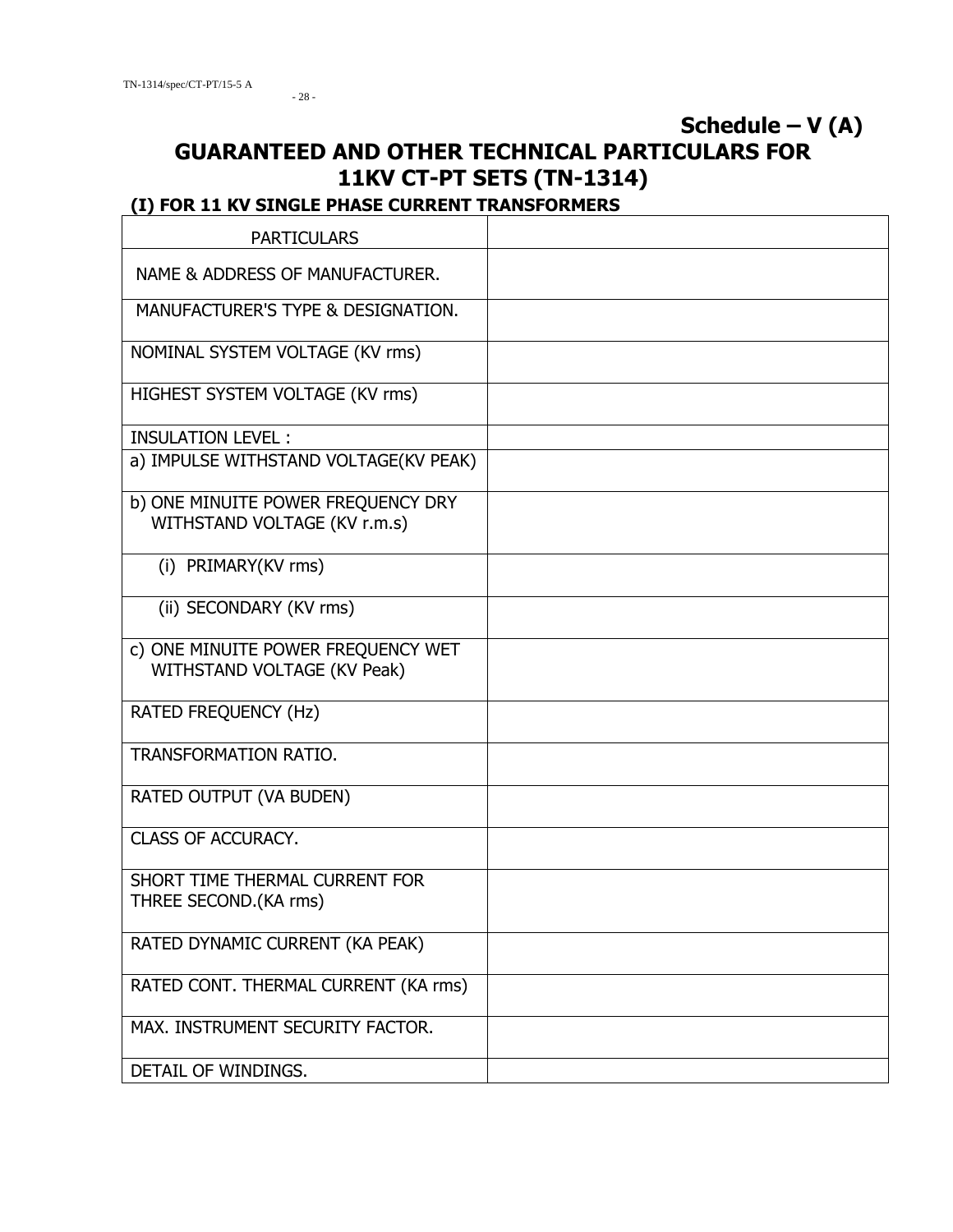| <b>PARTICULARS</b>                                                                       | <b>CT RATIO</b>                                                                                                      | No. of Turns | Cross sectional<br>Area of each Turn<br>in Sq.mm (Aprox.) | Total weight<br>of winding in<br>Kg. per Unit |
|------------------------------------------------------------------------------------------|----------------------------------------------------------------------------------------------------------------------|--------------|-----------------------------------------------------------|-----------------------------------------------|
| i) PRIMARY                                                                               | 15/5A                                                                                                                |              |                                                           |                                               |
| ii) SECONDARY                                                                            | 15/5A                                                                                                                |              |                                                           |                                               |
| <b>GURANTEED RATIO ERROR (MAX.)</b>                                                      |                                                                                                                      |              |                                                           |                                               |
|                                                                                          | <b>GURANTEED PHASE ANGLE ERROR (MAX.)</b>                                                                            |              |                                                           |                                               |
| FREQUENCY & WITH RATED BURDEN.                                                           | MAX. TEMP. RISE OF THE WINDING OVER<br>AN AMBIENT TEMP. OF 50 DEG. C AT RATED<br>CONTINOUS THERMAL CURRENT, AT RATED |              |                                                           |                                               |
| i) INSULATION CLASS                                                                      |                                                                                                                      |              |                                                           |                                               |
| ii) INSULATION MATERIAL USED.                                                            |                                                                                                                      |              |                                                           |                                               |
| <b>CORE DETAILS:</b>                                                                     |                                                                                                                      |              |                                                           |                                               |
| i) MATERIAL                                                                              |                                                                                                                      |              |                                                           |                                               |
| ii) WEIGHT OF CORE                                                                       |                                                                                                                      |              |                                                           |                                               |
| TYPE OF INSULTING OIL WHETHER AS PER<br>IS-335 AND LATEST AMENDMENT.                     |                                                                                                                      |              |                                                           |                                               |
| WHETHER SHORT CIRCULATING<br>ARRANGMENT FOR CTs.                                         |                                                                                                                      |              |                                                           |                                               |
| <b>BUSHING DETAIL</b>                                                                    |                                                                                                                      |              |                                                           |                                               |
| a) MAKE                                                                                  |                                                                                                                      |              |                                                           |                                               |
| b) CATALOGUE NO.                                                                         |                                                                                                                      |              |                                                           |                                               |
| c) TOTAL CREEPAGE DISTANCE (mm)                                                          |                                                                                                                      |              |                                                           |                                               |
| d) IS TO WHICH BUSHING CONFORMS.                                                         |                                                                                                                      |              |                                                           |                                               |
| e) ARCING DISTANCE (mm)                                                                  |                                                                                                                      |              |                                                           |                                               |
| f) MAX. CREEPAGE FACTOR.                                                                 |                                                                                                                      |              |                                                           |                                               |
| WHETHER CURRENT TRANSFORMER USED<br>ARE OF RESIN CAST OIL IMMERSED TYPE<br>OR OTHERWISE. |                                                                                                                      |              |                                                           |                                               |
| IS TO WHICH CT CONFORMS.                                                                 |                                                                                                                      |              |                                                           |                                               |
| MAKE OF TERMINAL CONNECTOR                                                               |                                                                                                                      |              |                                                           |                                               |
|                                                                                          | (II) FOR SINGLE PHASE POTENTIAL TRANSFORMERS                                                                         |              |                                                           |                                               |
|                                                                                          | NAME & ADDRESS OF MANUFACTURER.                                                                                      |              |                                                           |                                               |

MANUFACTURER'S TYPE & DESIGNATION.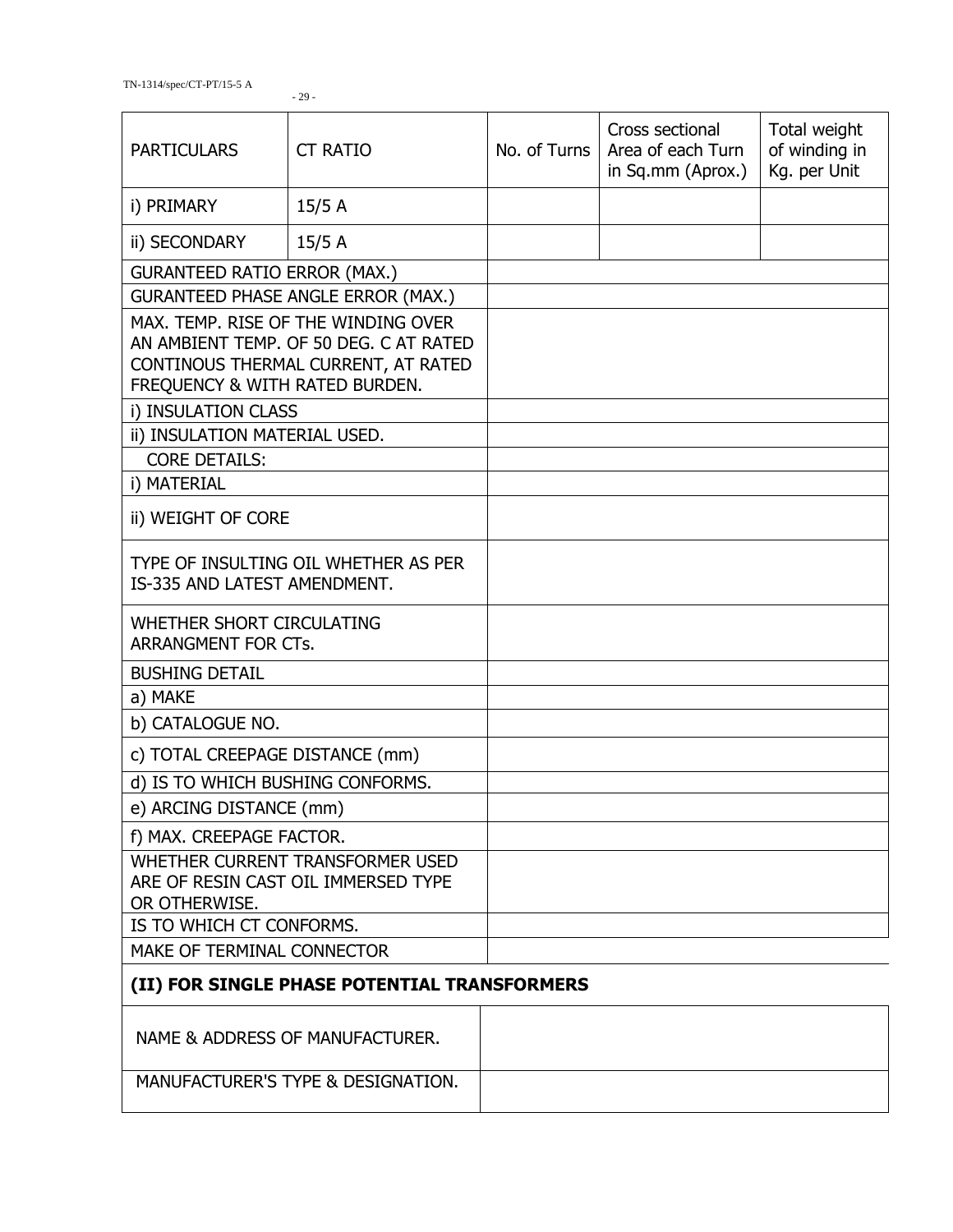| NOMINAL SYSTEM VOLTAGE (KV rms)                                                                                                                                            |                                    |                                                              |                                               |
|----------------------------------------------------------------------------------------------------------------------------------------------------------------------------|------------------------------------|--------------------------------------------------------------|-----------------------------------------------|
| HIGHEST SYSTEM VOLTAGE (KV rms)                                                                                                                                            |                                    |                                                              |                                               |
| <b>INSULATION LEVEL:</b>                                                                                                                                                   |                                    |                                                              |                                               |
| a) IMPULSE WITHSTAND VOLTAGE(KV<br>PEAK)                                                                                                                                   |                                    |                                                              |                                               |
| b) ONE MINUITE POWER FREQUENCY<br>WITHSTAND VOLTAGE (KV PEAK)                                                                                                              |                                    |                                                              |                                               |
| RATED FREQUENCY (Hz)                                                                                                                                                       |                                    |                                                              |                                               |
| RATED TRANSFORMATION RATIO.                                                                                                                                                |                                    |                                                              |                                               |
| RATED OUTPUT (VA BUDEN PER PHASE)                                                                                                                                          |                                    |                                                              |                                               |
| CLASS OF ACCURACY.                                                                                                                                                         |                                    |                                                              |                                               |
| RATED VOLTAGE FACTOR AND TIME.                                                                                                                                             |                                    |                                                              |                                               |
| <b>WINDING CONNECTIONS</b>                                                                                                                                                 |                                    |                                                              |                                               |
| a) PRIMARY                                                                                                                                                                 |                                    |                                                              |                                               |
| b) SECONDARY                                                                                                                                                               |                                    |                                                              |                                               |
| DETAIL OF WINDINGS.                                                                                                                                                        |                                    |                                                              |                                               |
| <b>PARTICULARS</b><br>PT RATIO                                                                                                                                             | NO.OF<br><b>TURNS</b><br>(approx.) | Cross sectional<br>Area of each<br>Turn in Sq.mm<br>(Aprox.) | Total weight of<br>winding in Kg.<br>per Unit |
| i)<br>PRIMARY WINDING (COPPER) 11 KV                                                                                                                                       |                                    |                                                              |                                               |
| 110 V<br>ii) SECONDARY WINDING (COPPER)                                                                                                                                    |                                    |                                                              |                                               |
| <b>GURANTEED RATIO ERROR (MAX.)</b>                                                                                                                                        |                                    |                                                              |                                               |
| <b>GURANTEED PHASE ANGLE ERROR (MAX.)</b>                                                                                                                                  |                                    |                                                              |                                               |
| <b>GURANTEED MAX. TEMP. RISE OF THE</b><br>WINDING OVER AN AMBIENT TEMP. OF 50<br>DEG. C AT RATED CONTINOUS THERMAL<br>CURRENT, AT RATED FREQUENCY & WITH<br>RATED BURDEN. |                                    |                                                              |                                               |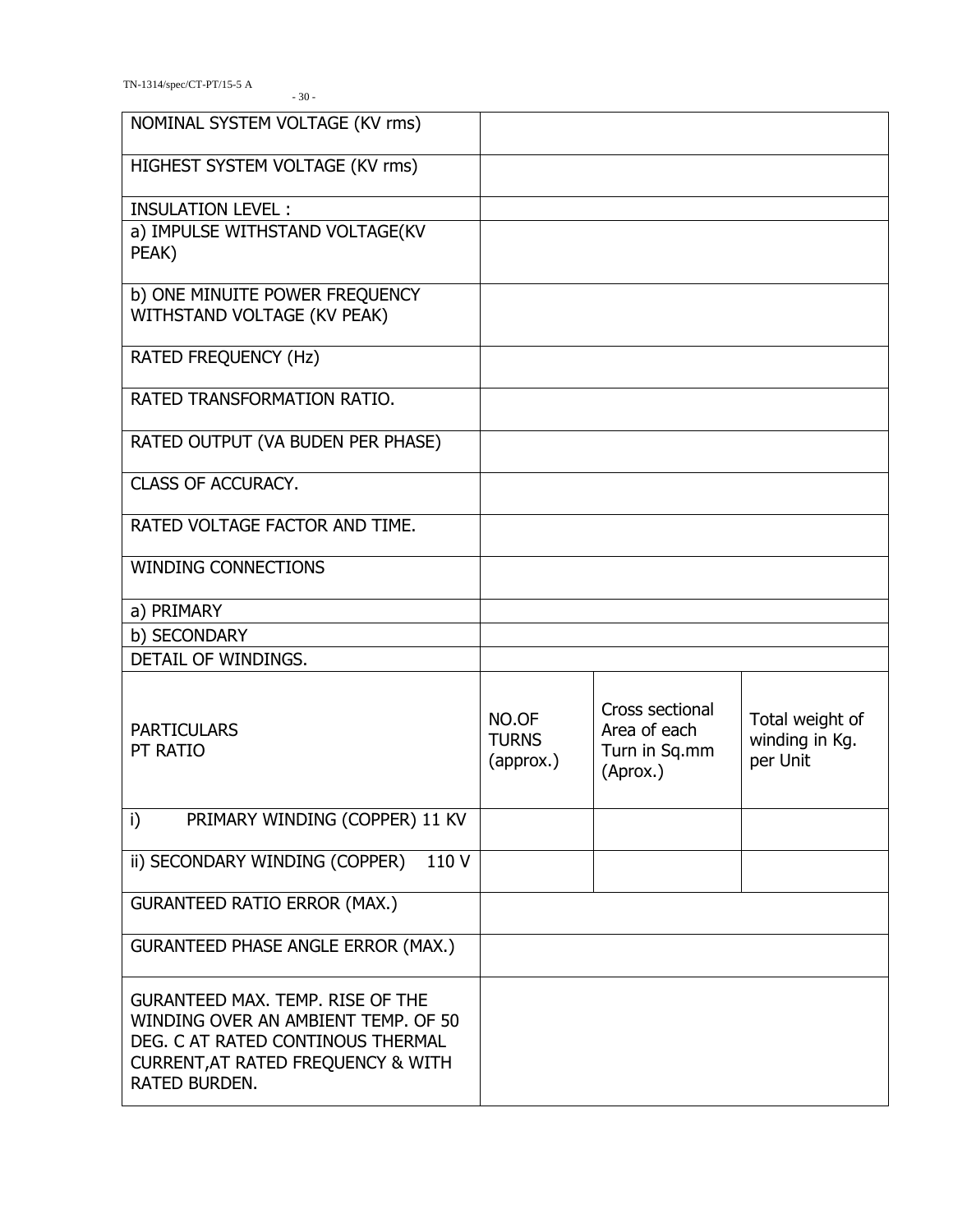TN-1314/spec/CT-PT/15-5 A

| <b>BUSHING DETAIL</b>                                                      |  |
|----------------------------------------------------------------------------|--|
| <b>MAKE</b><br>a)                                                          |  |
| b) CATALOGUE NO.                                                           |  |
| c) TOTAL CREEPAGE DISTANCE (mm)                                            |  |
| d) IS TO WHICH BUSHING CONFORMS.                                           |  |
| e) ARCING DISTANCE (mm)                                                    |  |
| f) MAX. CREEPAGE FACTOR.                                                   |  |
| i) INSULATION CLASS                                                        |  |
| ii) INSULATION MATERIAL USED.                                              |  |
| <b>CORE DETAILS:</b>                                                       |  |
| i) MATERIAL                                                                |  |
| ii) WEIGHT OF CORE                                                         |  |
| WHETHER ANY FUSE HAVE BEEN PROVIDED<br>IN SECONDARY SIDE OF PT?            |  |
| WHETHER NEUTRAL OF PT FOR HT SIDE IS                                       |  |
| ISOLATED/FLOATED ?                                                         |  |
| III OTHER PARTICULARS FOR 11 KV COMPLETELY ASSEMBLED CT-PT SETS.           |  |
| <b>PARTICULARS</b>                                                         |  |
| OVERALL DIMENSIONS OF CT-PT SET.                                           |  |
| <b>MOUNTING DETAILS.</b>                                                   |  |
| i) TOTAL MASS OF COMPLETELY<br>ASSEMBLED CT-PT SET WITH OIL.               |  |
|                                                                            |  |
| ii) MASS OF IST FILLING INSULATION OIL.<br>iii) VOLUME OF OIL (LITRES)     |  |
| i) MATERIAL OF TANK/ENCLUSURE SHEET.                                       |  |
| ii) THICKNESS OF THE TANK SHEET.(mm)                                       |  |
| a) BOTTOM.                                                                 |  |
| b) TOP COVER                                                               |  |
| c) SIDES                                                                   |  |
| MAKE/MANUFACTURER'S NAME FOR INSU-<br>LATING OIL TO BE USED IN CT-PT SETS. |  |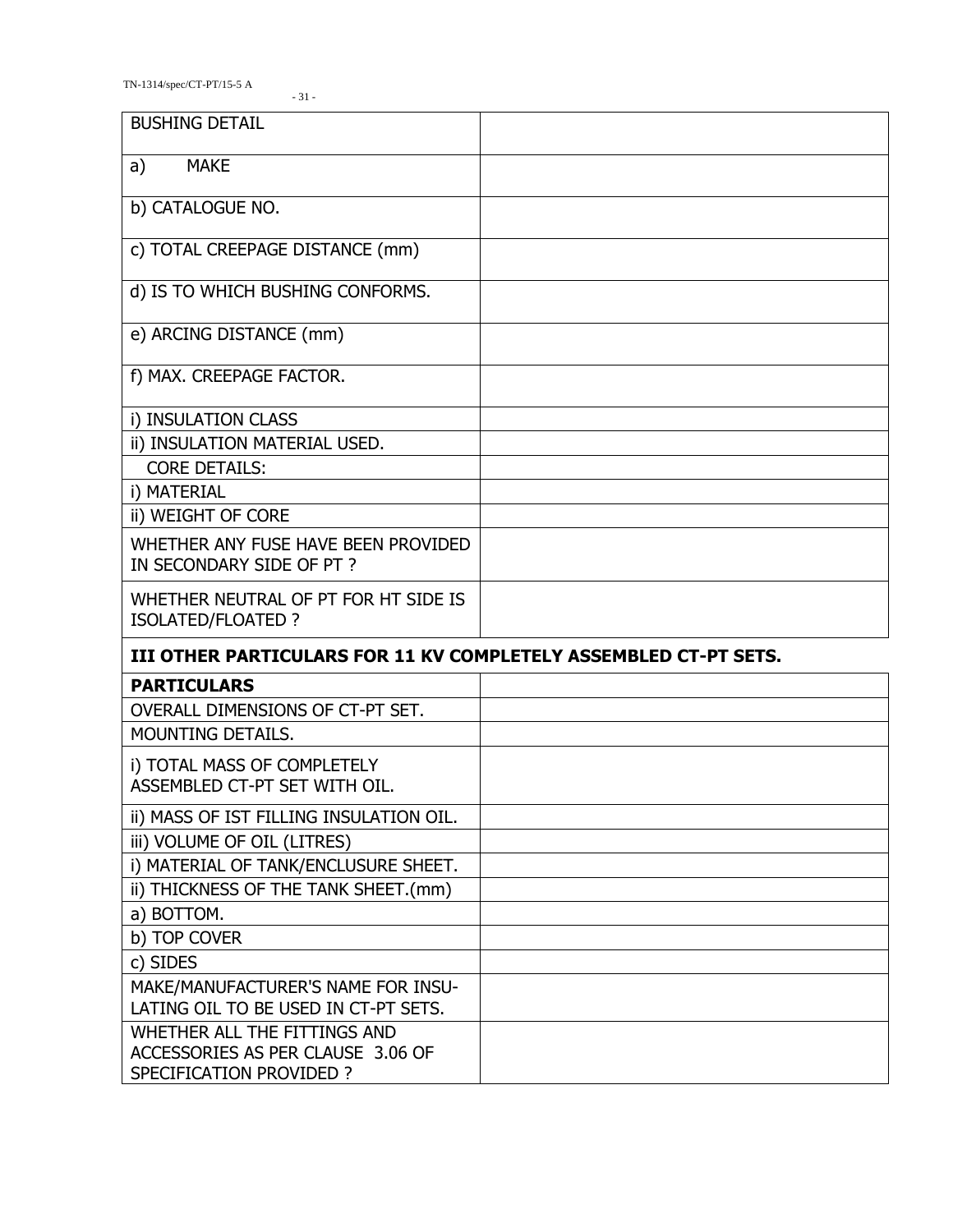TN-1314/spec/CT-PT/15-5 A

| WHETHER CT-PT SETS ARE SUITABLE FOR<br>SATISFACTORY OPERATION OUNDER<br>ABNORMAL SYSTEM CONDITION VIZ.,<br>SINGLE PHASING SUPPLY ARRANGEMENT<br>BY LOOPING SUPPLY PHASE WITH OTHER<br>LINE PHASE ? |  |
|----------------------------------------------------------------------------------------------------------------------------------------------------------------------------------------------------|--|
| MIN. ELECTRICAL CLEARANCE BETWEEN<br>PHASES. WITH BUSHINGS MOUNTED (MM)                                                                                                                            |  |
| MIN. ELECTRICAL CLEARANCE BETWEEN<br>PHASES. TO EARTH WITH BUSHING<br>MOUNTED (MM) ?                                                                                                               |  |
| WHETHER OIL CONSERVATOR PROVIDED<br>ON CT-PT SET?                                                                                                                                                  |  |
| ARRANGEMENT PROVIDED TO TAKE CARE<br>OF EXPANSION AND CONTRACTION IN OIL.                                                                                                                          |  |
| WHETHER PRESSURE RELIEF DEVICE<br>PROVIDED ?                                                                                                                                                       |  |
| TEST RESULTS OF OIL AS PER IS: 335                                                                                                                                                                 |  |
| <b>BREAK DOWN VOLTAGE</b>                                                                                                                                                                          |  |
| TAN DELTA AT 90 DEG. C                                                                                                                                                                             |  |
| COLOUR OF OIL (SHALL BE COLOURLESS)                                                                                                                                                                |  |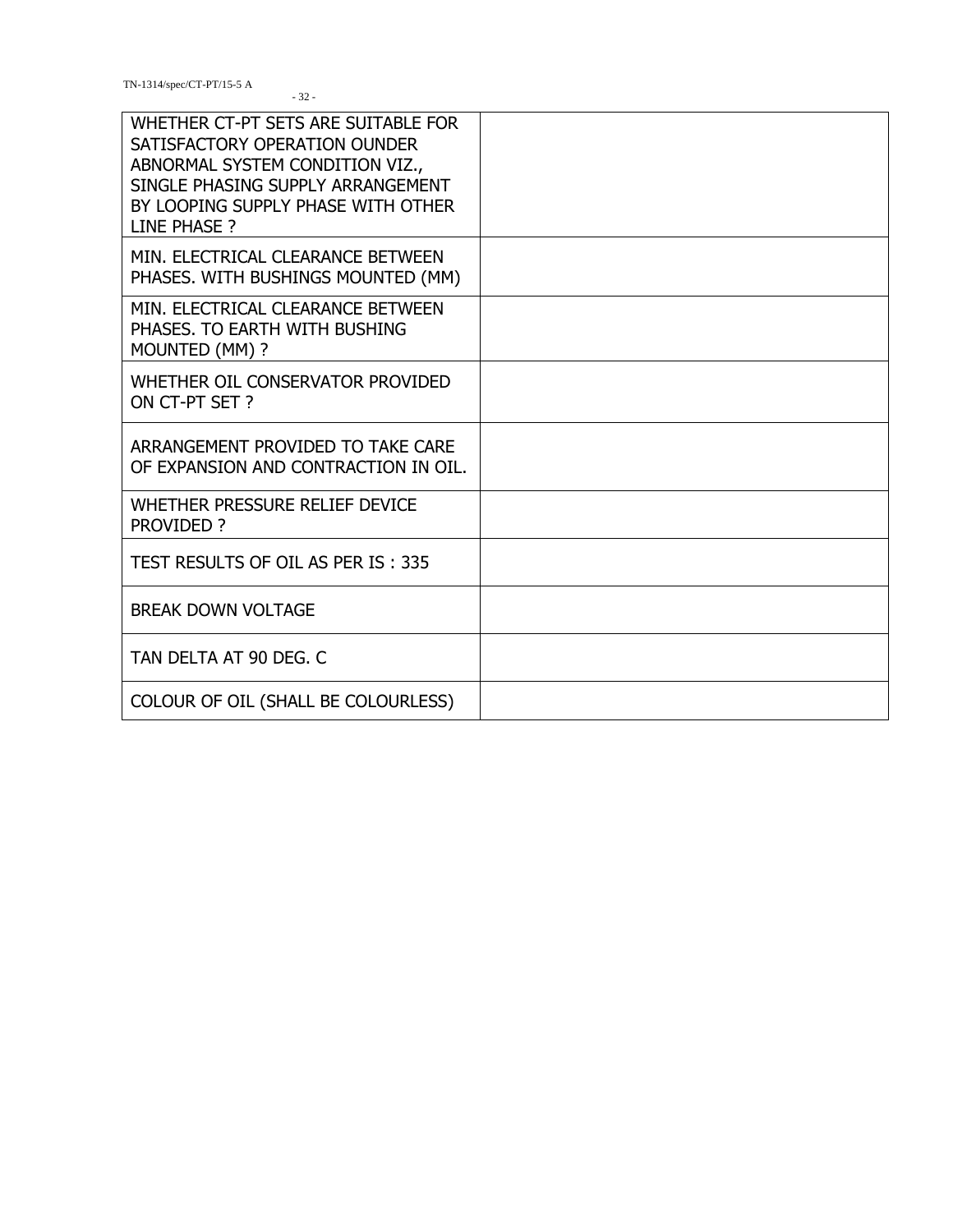- 33 -



# **JODHPUR VIDYUT VITRAN NIGAM LIMITED A Govt. of Rajasthan Undertaking**

## **DEPARTURE/DEVIATION FROM TECHNICAL SPECIFICATION**

The bidder shall state under this schedule the departure from the Purchaser's specification in respect of technical is as under:-

S.No. Main Deviations from Technical Specification.

Certified that we agree to all the technical specification of the NIT except for the deviation to the extent indicated above.

> **(Signature)** Name & Designation with seal of the bidder.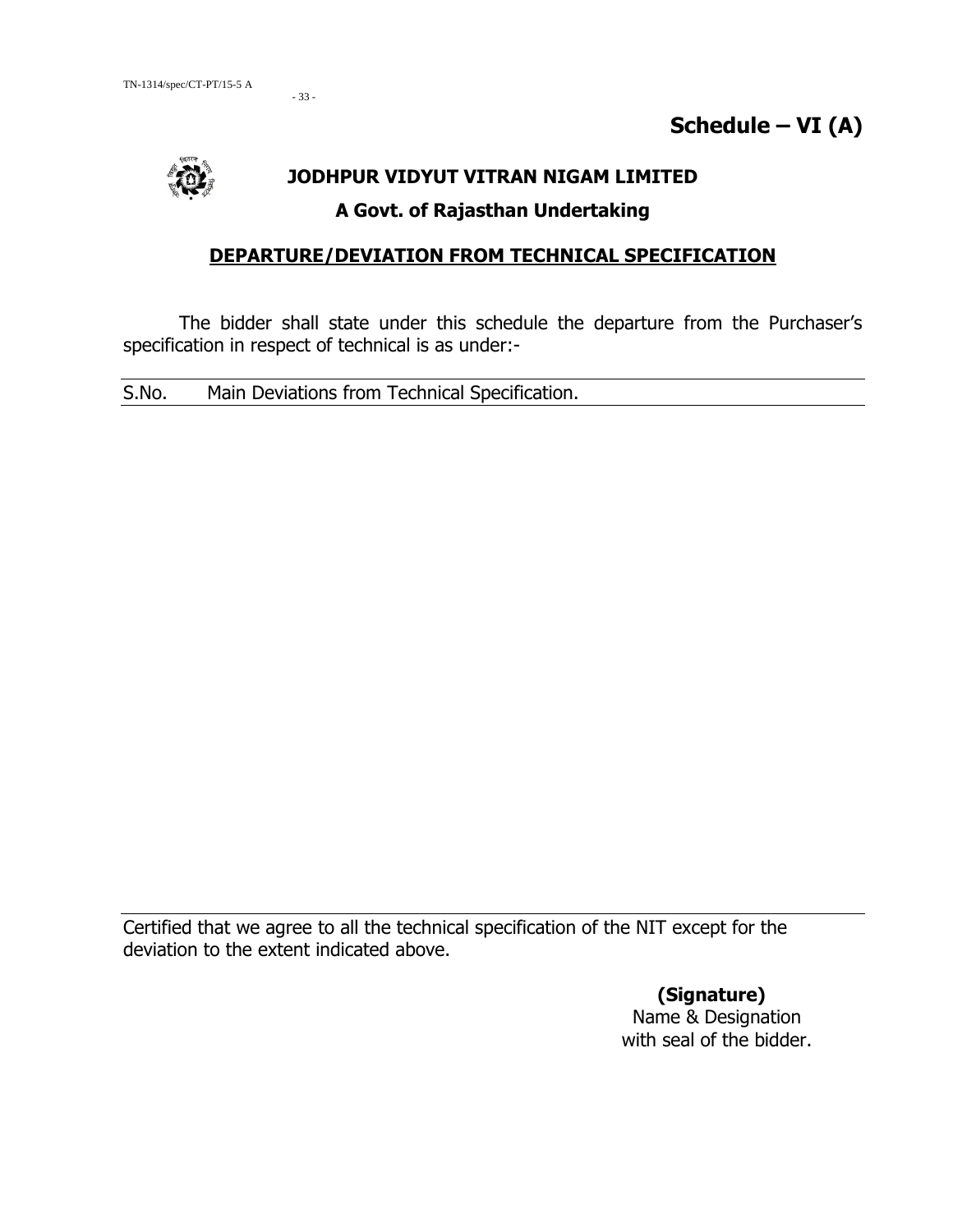$-34-$ 



#### **JODHPUR VIDYUT VITRAN NIGAM LIMITED**

## **A Govt. of Rajasthan Undertaking**

## **DEPARTURE FROM COMMERCIAL TERMS & CONDITIONS OF THE SPECIFICATION**

The bidder shall state under this schedule the departure from the Purchaser's specification in respect of Commercial terms & conditions:-

S.No. Main Deviations from Specification.

Certified that we agree to all the commercial terms & conditions as laid down in General Conditions of Contract to the specification except for the deviation to the extent indicated above.

> **(Signature)** Name & Designation with seal of the bidder.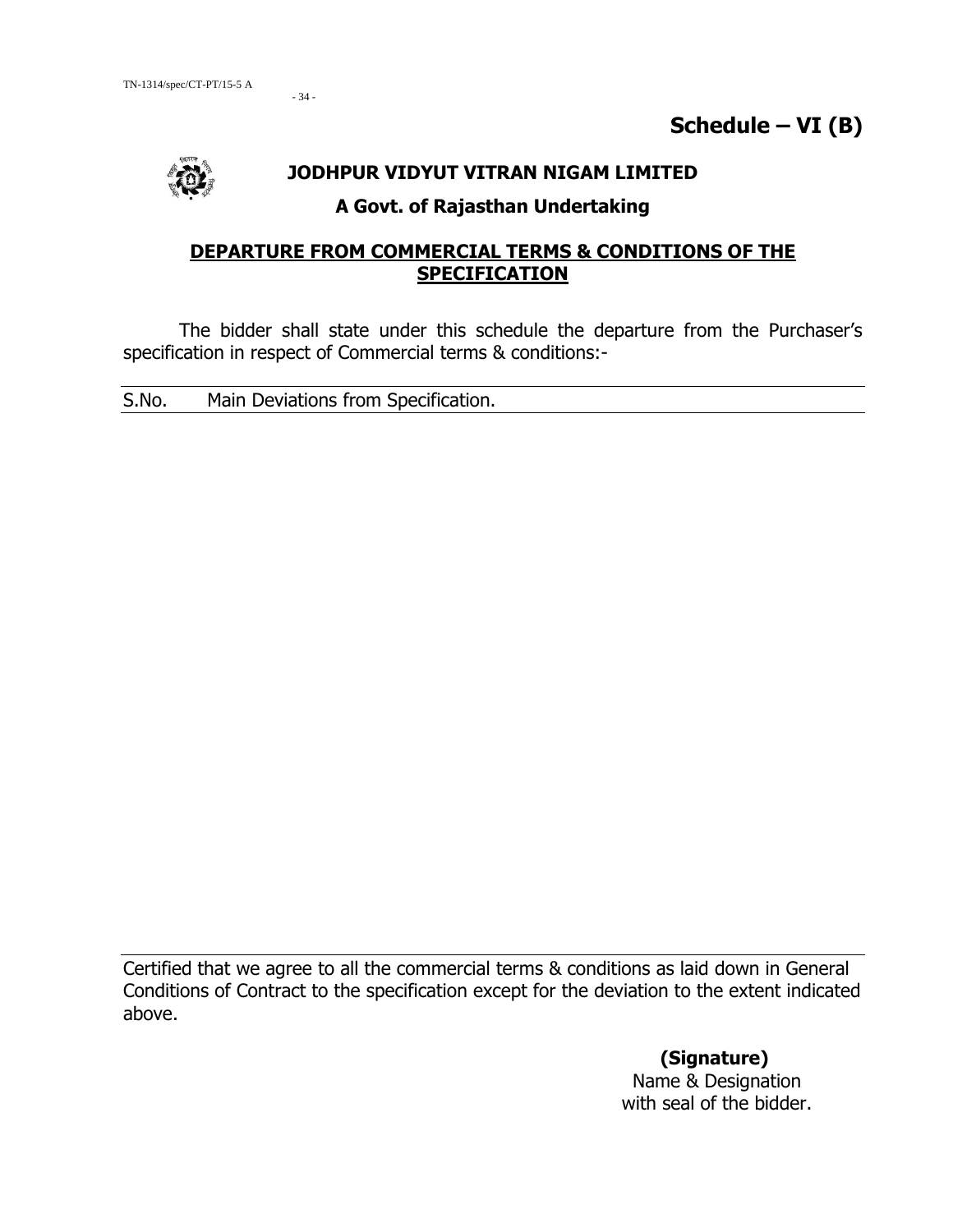

## **JODHPUR VIDYUT VITRAN NIGAM LIMITED**

#### **A Govt. of Rajasthan Undertaking**

#### **LIST OF PAST SUPPLIES**

The bidder shall state under this schedule whether material and equipments, similar to those offered in the tender have been previously supplied by him. A list shall be given of such orders executed by him together with information regarding the names of purchasing organizations, quantities supplied and when the supplies were effected. This list should be in form given below:-

| S. No. Detailed particulars Qty in Order No. Name & details<br>items supplied | Nos. | & Date | of purchasing<br>authority | Date of of<br>Completion |
|-------------------------------------------------------------------------------|------|--------|----------------------------|--------------------------|
|                                                                               |      |        |                            |                          |

| If executed partially<br>to be mentioned<br>(Qty. in Nos.) | whether still<br>to be executed | Delivery<br>stipulated in<br>order | Remarks |
|------------------------------------------------------------|---------------------------------|------------------------------------|---------|
|                                                            |                                 |                                    |         |

**Note:** Separate schedules are to be furnished by the bidder for past supply to the JdVVNL, Jodhpur other State Electricity Boards and other Departments /Organisations.

> **(Signature)** Name & Designation with seal of the bidder.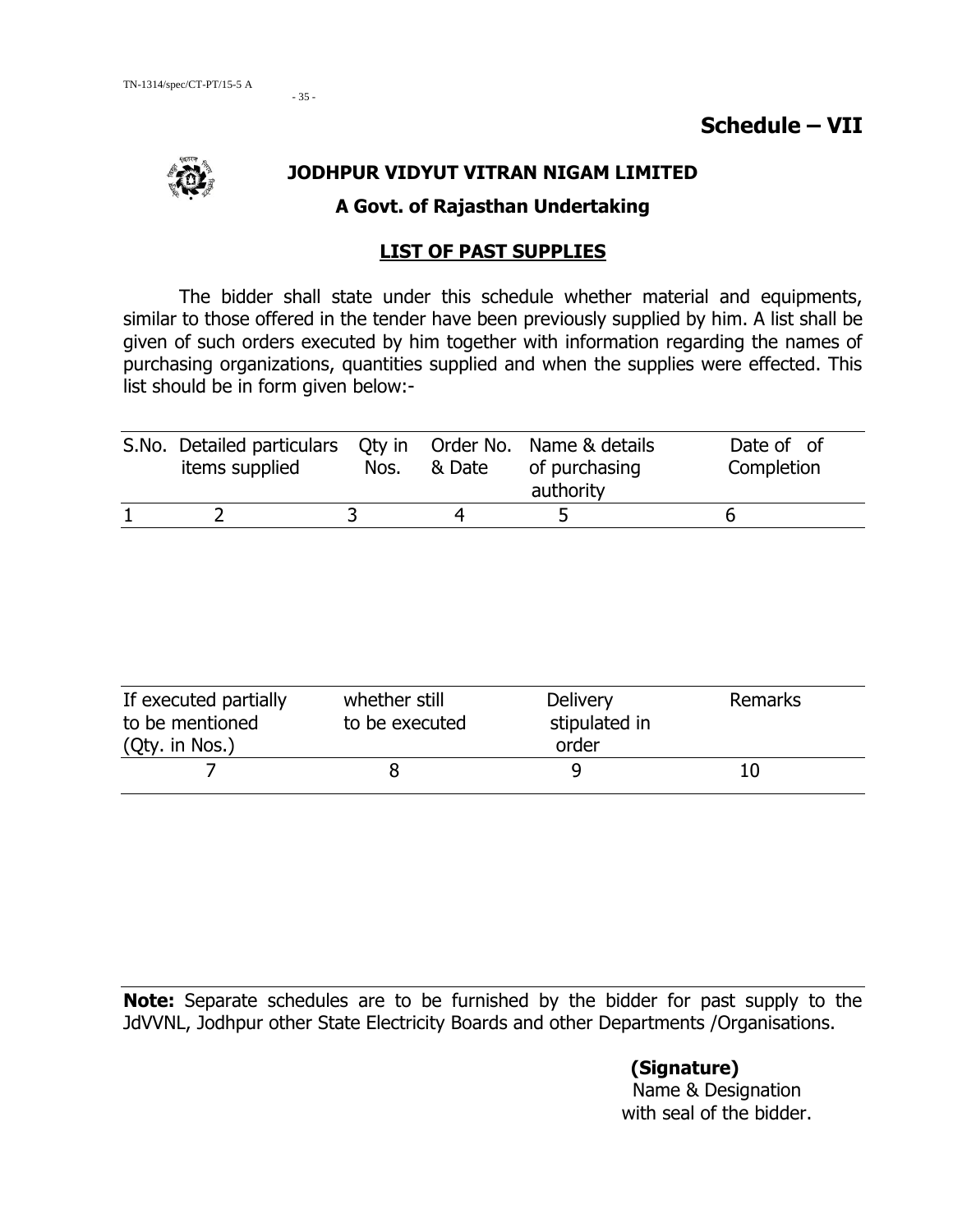# **Schedule – VII-A TN-1314**

#### **TO WHOM SO EVER IT MAY CONCERN**

This is to certify that M/s. with address) have manufactured and supplied the goods / equipments / material during the following financial year(s) to the utilities / Government Department / Discoms / SEBs as detailed out below :

#### **FOR THE LAST THREE FINANCIAL YEAR FROM DATE OF OPENING OF TECHNO-COMMERCIAL BID.**

| S.<br>N<br>0. | <b>Financial</b><br>Year<br><u>in</u><br>which | <b>Detailed</b><br><b>particulars</b><br>item(s)<br>οf<br>supplied | &<br><b>Name</b><br>particulars<br>of<br><b>Purchasing</b><br><b>Authority</b> | Order No.<br>date<br>&<br>against<br>which<br>item(s)<br>supplied. |    | <b>Unit</b> | <b>Ordered</b> |                       | <b>Actual</b><br>supplied<br>upto |                       | <b>Remark</b><br>S |
|---------------|------------------------------------------------|--------------------------------------------------------------------|--------------------------------------------------------------------------------|--------------------------------------------------------------------|----|-------------|----------------|-----------------------|-----------------------------------|-----------------------|--------------------|
|               | material<br>supplied                           |                                                                    |                                                                                |                                                                    |    |             | Qty.           | <b>Value</b><br>(Rs.) | Qty.                              | <b>Value</b><br>(Rs.) |                    |
| 1.            | 2.                                             | 3.                                                                 | 4.                                                                             | 5.                                                                 | 6. | 7.          | 8.             | 9.                    | 10.                               | 11.                   |                    |
|               |                                                |                                                                    |                                                                                |                                                                    |    |             |                |                       |                                   |                       |                    |
|               |                                                |                                                                    |                                                                                |                                                                    |    |             |                |                       |                                   |                       |                    |
|               |                                                |                                                                    |                                                                                |                                                                    |    |             |                |                       |                                   |                       |                    |
|               |                                                |                                                                    |                                                                                |                                                                    |    |             |                |                       |                                   |                       |                    |

| Signature                 | Signature |
|---------------------------|-----------|
| Name & Designation        | Name:     |
| With Seal of the Tenderer | Address   |
| Date                      | Members   |
| Place                     |           |

Signature of C.A. Address : Membership No.

The above particulars are true and correct based on explanations, records and books of accounts produced before us. Further the above certificate has been issued on the request of the company.

CA Firm(\_\_\_\_\_\_\_\_\_\_\_\_\_\_\_\_\_\_)

**Note: The CA certificate must be signed by the bidder and C.A. firm on the letter head of C.A. The details i.e. address of C.A. & membership No. shall clearly be mentioned on CA certificate. In case CA certificate is not signed by the bidder/ furnished without membership no. & address of C.A. then same may not be considered for which responsibility rests with the bidder.**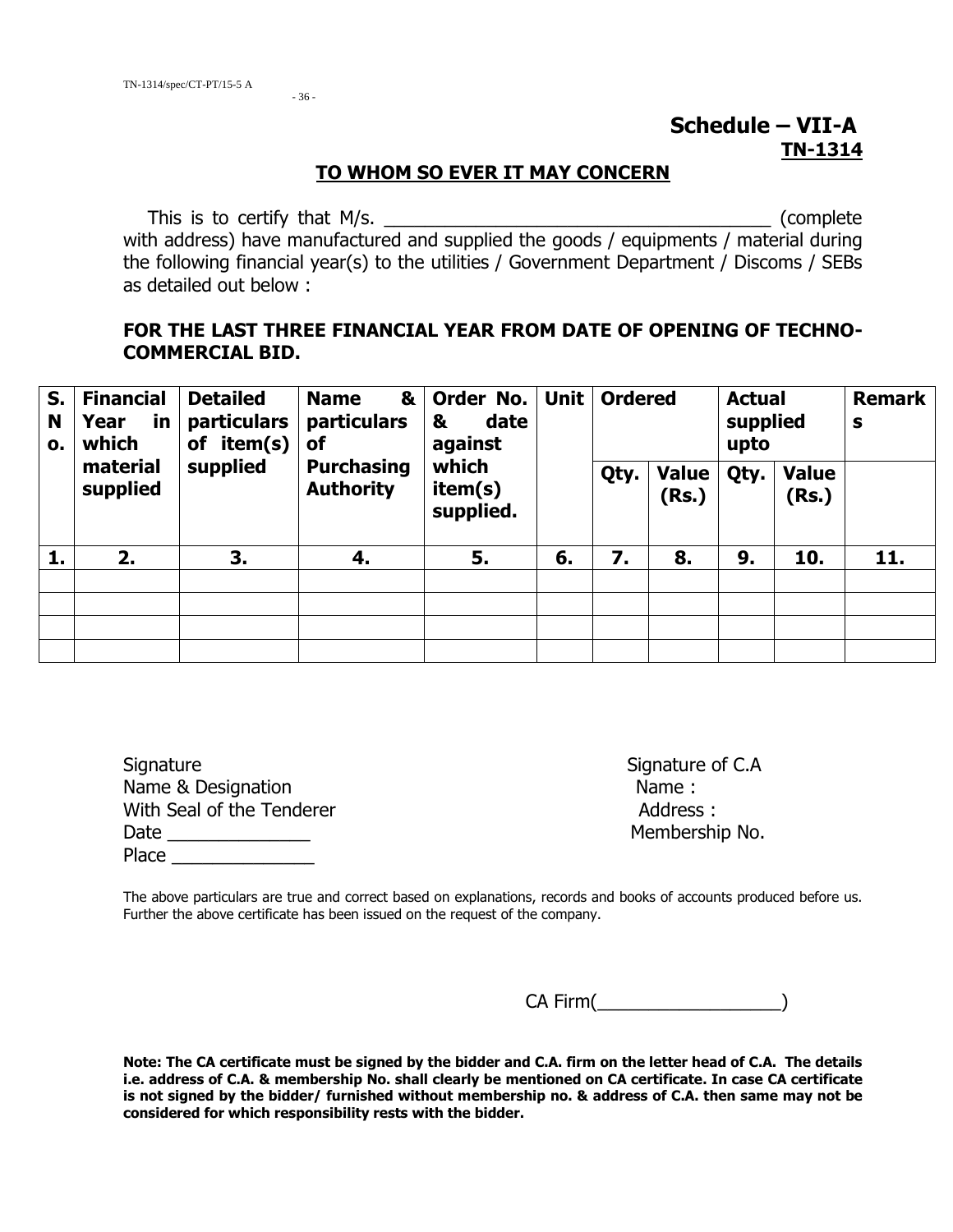- 37 -

#### **JODHPUR VIDYUT VITRAN NIGAM LIMITED A Govt. of Rajasthan Undertaking**

## **DELIVERY SCHEDULE PART-A**

The delivery schedule of the material by the Purchase Officer is as mentioned hereunder:-

| S.No. Particulars | Commencement                            | Rate of supply | Period for completion |
|-------------------|-----------------------------------------|----------------|-----------------------|
|                   | of Material period per Month. per Month |                | of delivery of entire |
|                   |                                         |                | material              |

The delivery schedule shall be completion within 8 months from the date of receipt of purchase order including commencement period of 30 days at equal monthly rate.

## **PART-B**

In case bidder deviates from the delivery schedule mentioned by the purchaser in Part-A then the delivery schedule shall be indicated/mentioned by the bidder as under:-

| S.No. Particulars<br>of Material | Commencement<br>period per Month. | Rate of supply<br>per Month | Period for completion<br>of delivery of entire<br>material |
|----------------------------------|-----------------------------------|-----------------------------|------------------------------------------------------------|
|                                  |                                   |                             |                                                            |

**Note:** 1. During the commencement period the process of model assembly and submission of B.O.M. for approval shall be got completed.

 2. During the commencement period the contractual formalities shall be got completed.

> **(Signature)** Name & Designation with seal of the bidder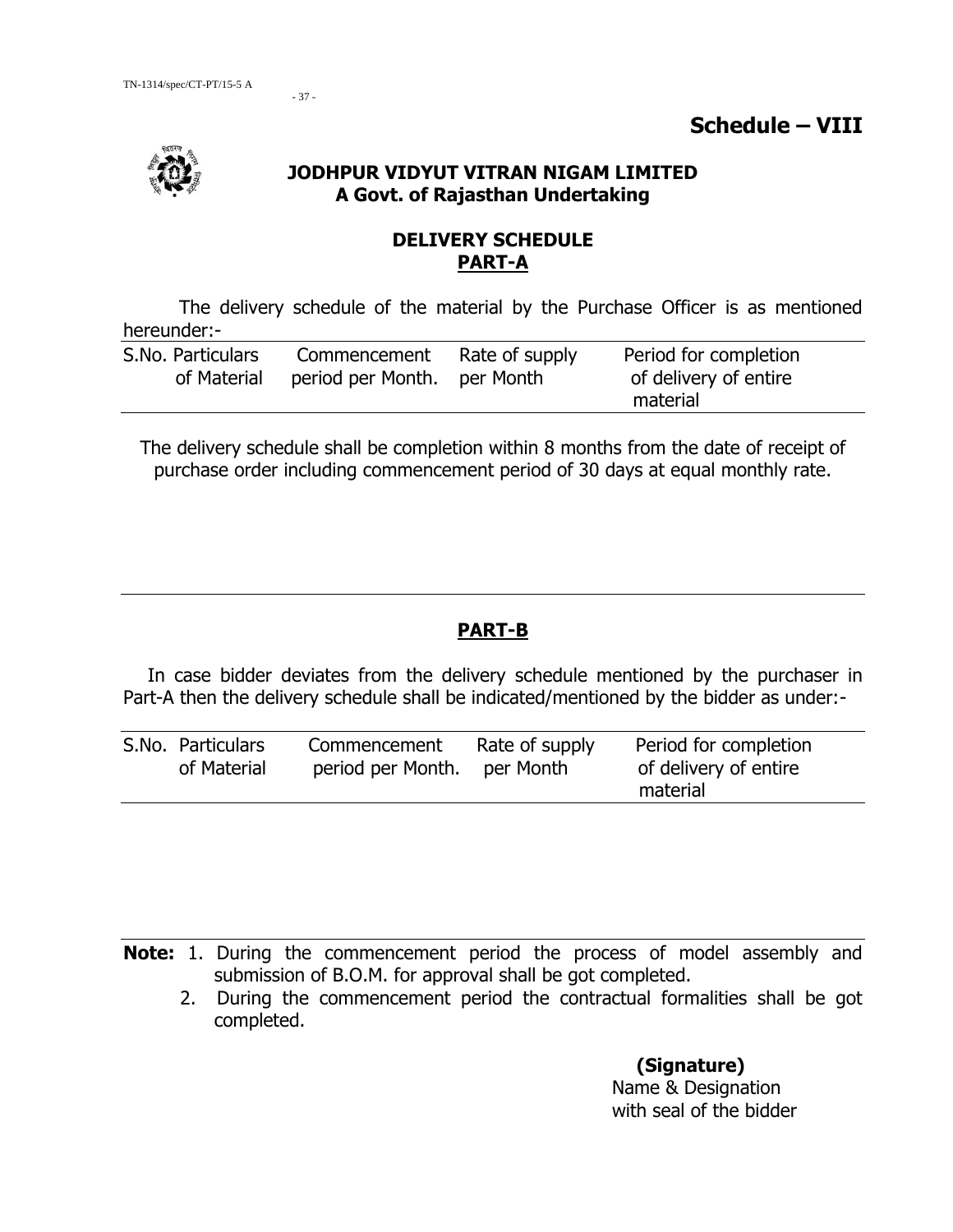

## **JODHPUR VIDYUT VITRAN NIGAM LIMITED A Govt. of Rajasthan Undertaking**

List of Equipments and Technical Hands Available with the Firm (To be filled in by the bidders & enclosed with the bid)

Manufacturers and / or their authorized agents who are quoting against this bid are requested to furnish the following information along-with the bid. The Purchaser will have the discretion to ignore the bid without the under noted particulars and/or ignore the bid particulars.

| 1.               | Name and Address of Manufacturer                                          |  |  |  |
|------------------|---------------------------------------------------------------------------|--|--|--|
|                  | (With phone, mobile, fax & official E-mail ID)                            |  |  |  |
| 2.               | Whether firm is proprietorship/ partnership/ Limited (Please give         |  |  |  |
|                  | details & also enclose copy of memorandum of constitution of firm         |  |  |  |
|                  | along with name of directions/ partners/ proprietor & their address.)     |  |  |  |
| 3.               | Place where works exist (indicate the name of the only one works          |  |  |  |
|                  | from where you want to supply the offered material)                       |  |  |  |
| 4.               | Details of machinery particularly with B.H.P. of each item installed      |  |  |  |
| 5.               | Details of staff employed in the works                                    |  |  |  |
| $\overline{6}$ . | Date when started the manufacturing of item under reference               |  |  |  |
| $\overline{7}$ . | List of items manufactured                                                |  |  |  |
| 8.               | Literature and drawings of items manufactured showing<br>their            |  |  |  |
|                  | description, size, design and other important technical particulars       |  |  |  |
| 9.               | Details of order so far, executed along with the names of organization    |  |  |  |
|                  | to whom supplied                                                          |  |  |  |
| 10.              | Manufacturing capacity                                                    |  |  |  |
| 11.              | Is the workshop open for inspection by the representative of the          |  |  |  |
|                  | board, if required?                                                       |  |  |  |
| 12               | Statement of financial resources and Banking Reference along with         |  |  |  |
|                  | Balance-Sheet for previous two years                                      |  |  |  |
| 13.              | Testing facilities available for the manufactured articles in the testing |  |  |  |
|                  | laboratory of works                                                       |  |  |  |
| 14.              | Whether the Firm is a small/medium/large scale industry                   |  |  |  |
| 15.              | Registration No. with :-                                                  |  |  |  |
|                  | i. Small Scale, National/State.                                           |  |  |  |
|                  | ii. DGTD                                                                  |  |  |  |
|                  | iii. State Industries Department.                                         |  |  |  |

## **(Signature)**

Name & Designation with seal of the bidder.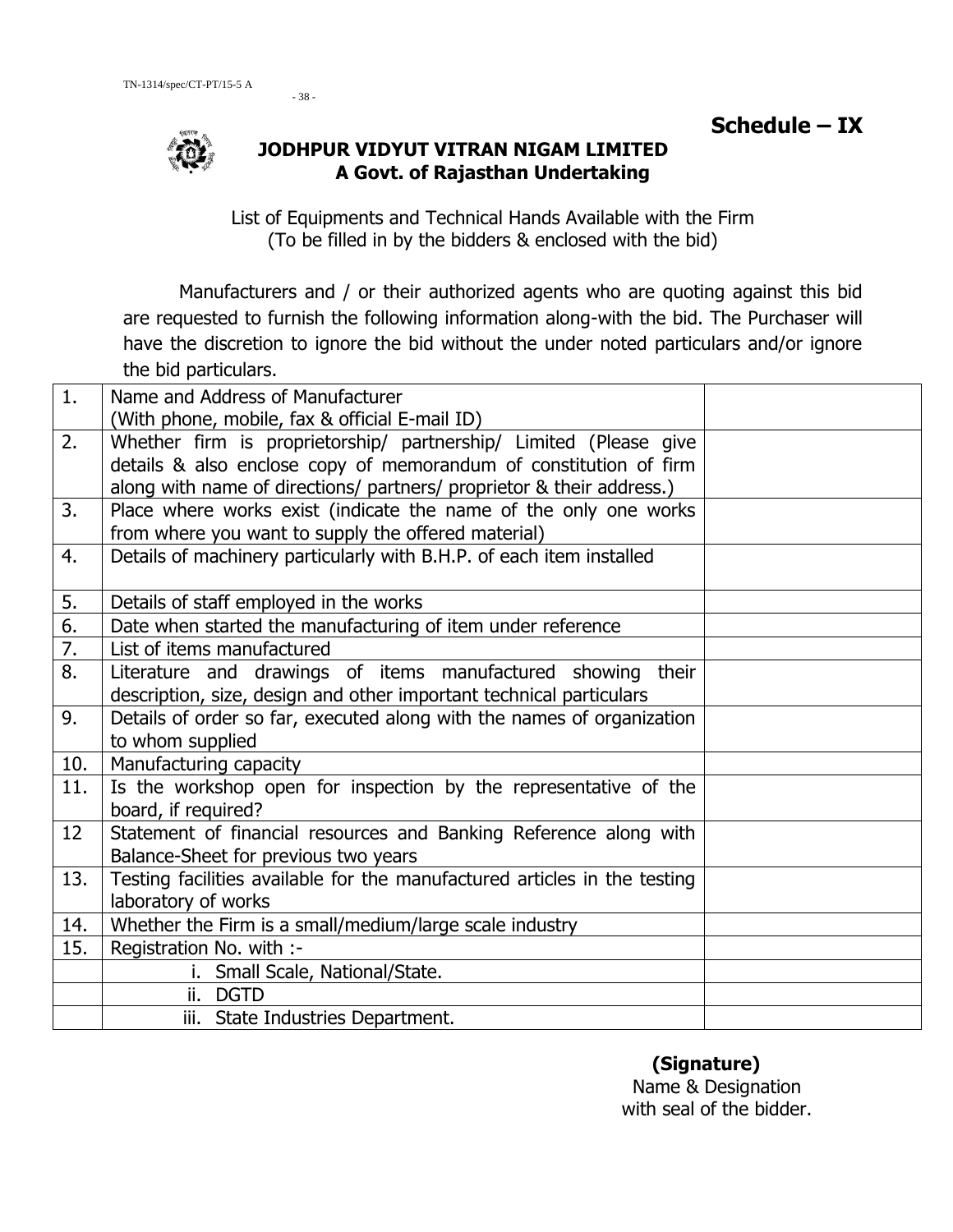- 39 -

 $S$ chedule  $- X$ 

#### **GENERAL PARTICULARS ABOUT THE TENDER IN BRIEF**

## **JODHPUR VIDYUT VITRAN NIGAM LIMITED OFFICE OF THE SUPERINTENDING ENGINEER (MM) NEW POWER HOUSE INDUSTRIAL AREA, JODHPUR TELEPHONE: 0291-2742223 / FAX: - 0291-2746539**

#### **SPECIFICATION FOR SUPPLY OF 11KV CT PT SET UNDER SPECIFICATION NO. JDVVNL/SE/MM&C/TN-1314**

| LAST DATE AND TIME FOR BID SUBMISSION | 11.05.2017 at 12:00 p.m.             |
|---------------------------------------|--------------------------------------|
| DATE AND TIME OF OPENING OF BID       | 11.05.2017 at 3:00 p.m               |
| EARNEST MONEY TO BE DEPOSITED         | Rs.2,00,000.00                       |
| COST OF THE SPECIFICATION             | Rs.2,500.00 per set (non refundable) |
| TENDER PROCESSING FEE                 | Rs.1,000.00(non refundable)          |

#### **VERY VERY IMPORTANT**

 The bids not accompanied with qualification requirement, technical requirement indicated in the specification and other requirement given here under will be considered as incomplete offer and sufficient grounds for offer to be passed over:

- 1. Capacity, capability and competency proofing documents.
	- a. Capacity /orders of similar and higher rating of tendered equipment booked as on date of biding with type and rating and construction details of equipment for which order received be indicated.
	- b. Copy of purchase orders of Erstwhile RSEB /SEB`S / Electric Utilities /Govt.
- 2. Departments / Discom for similar or higher rating equipment latest executed.
- 3. Year wise past experience for last 5 years of similar or higher rating of tendered equipment.
- 4. The details of testing facilities available at the works and copies of latest type test certificates, carried out on similar ITEM.
- 5. Quality assurance plan.
- 6. Complete guaranteed technical particulars, out lines and general arrangement drawings along with Bill of Material.
- 7. Bids without Section-I, II, III & Schedules (I to X) shall be rejected.
- 8. Bids shall be furnished **through online**.